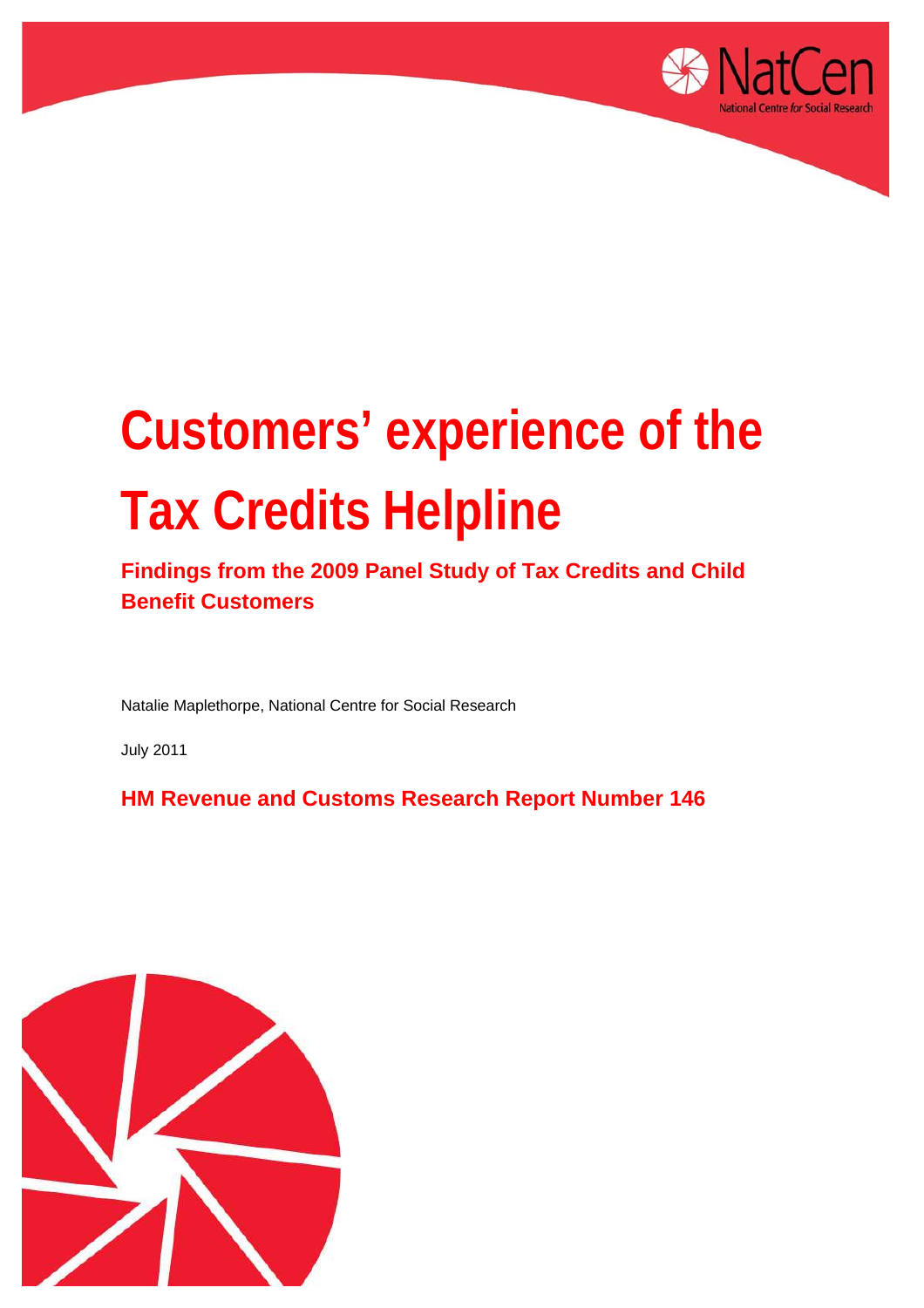### **Disclaimer**

The views in this report are the authors' own and do not necessarily reflect those of HM Revenue & Customs.

© Crown Copyright 2011

Copyright in the typographical arrangement and design rests with the Crown. This publication may be reported free of charge in any format or medium provided that it is reproduced accurately and not used in a misleading context. The material must be acknowledged as Crown copyright with the title and source of the publication specified.

Published by HM Revenue and Customs, August 2011 www.hmrc.gov.uk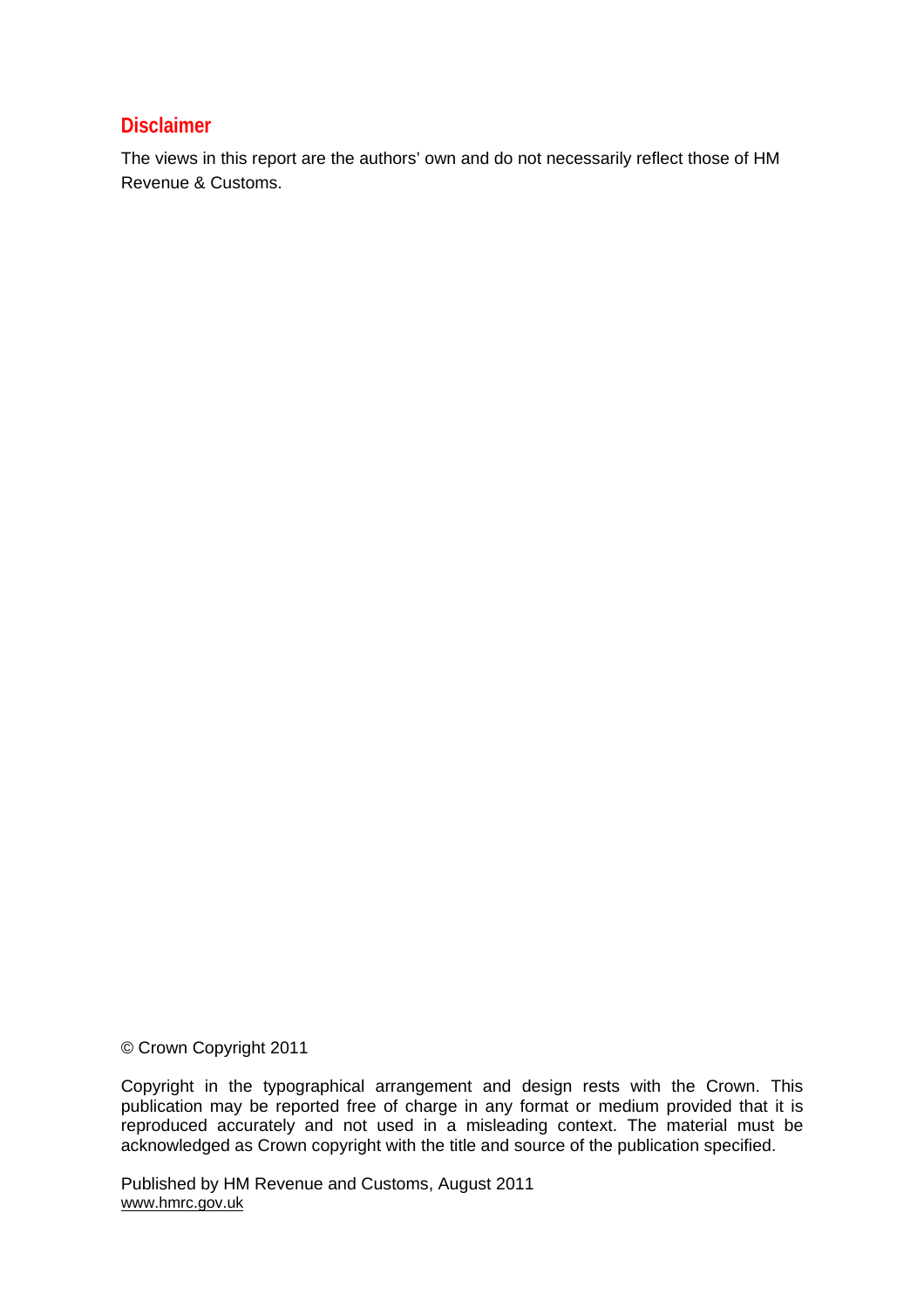# **Contents**

| 1.           |                   |                                                                                        |  |
|--------------|-------------------|----------------------------------------------------------------------------------------|--|
| $\mathbf{2}$ |                   |                                                                                        |  |
|              |                   |                                                                                        |  |
|              |                   |                                                                                        |  |
|              |                   |                                                                                        |  |
|              |                   |                                                                                        |  |
|              |                   |                                                                                        |  |
|              |                   | 2.6 Views about HM Revenue & Customs making proactive outbound calls to recipients  19 |  |
|              |                   |                                                                                        |  |
|              |                   |                                                                                        |  |
|              | <b>Appendix A</b> |                                                                                        |  |
|              | <b>Appendix B</b> |                                                                                        |  |
|              | <b>Appendix C</b> |                                                                                        |  |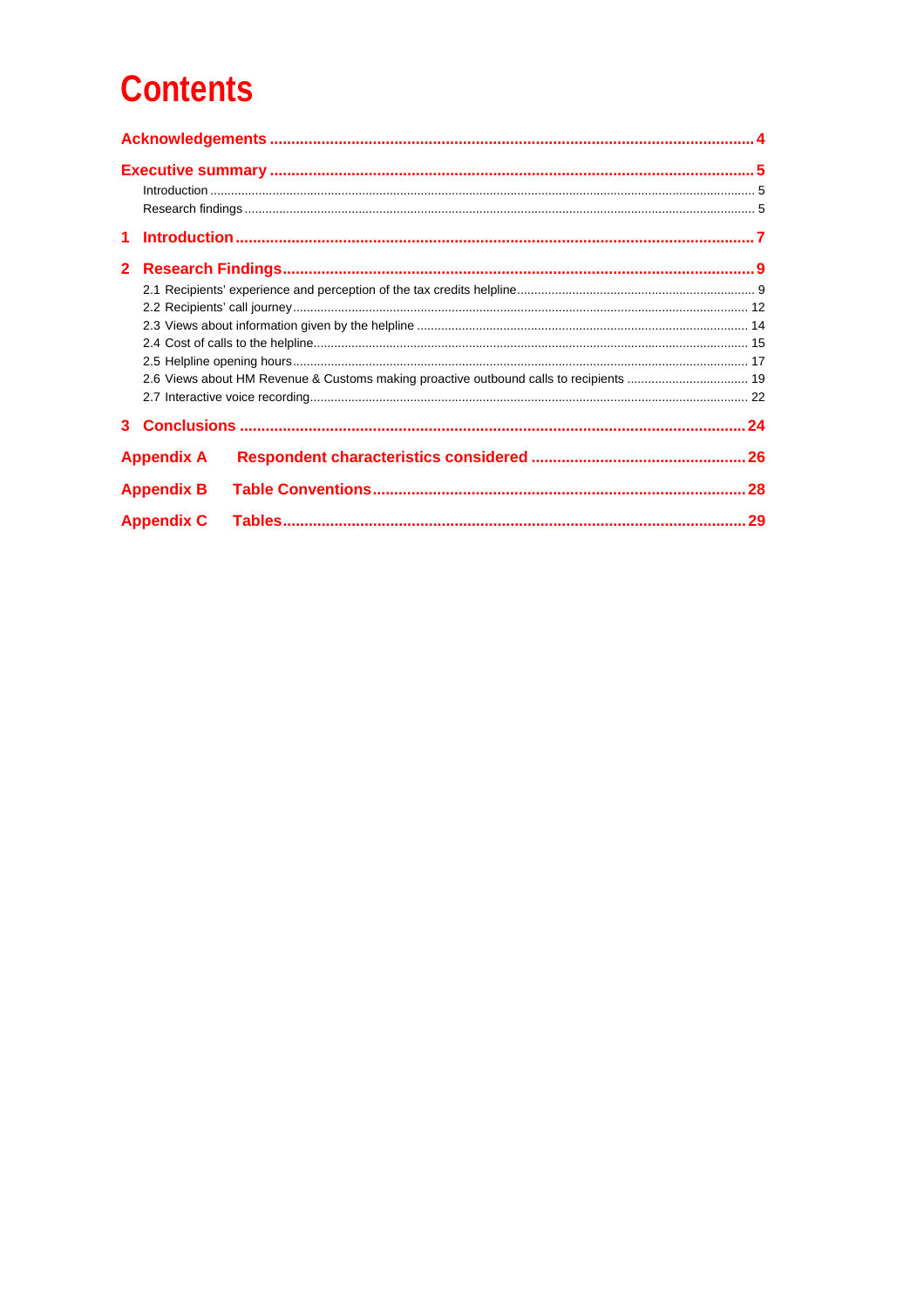# <span id="page-3-0"></span>**Acknowledgements**

The authors would like to thank Sandra Beeson for her invaluable computing expertise and the Yellow Team at Brentwood, for managing fieldwork and data processing. Thanks also to other members of the research team at NatCen: Clare Tait and Anne Conolly. A huge thank you is also due to the interviewers who worked on this study, without whom the study would not have been successful, and to the respondents who so freely gave us their time.

We would also like to thank Stephanie Freeth, Helen Breese and Lindsey Jarvis at HM Revenue and Customs for their advice and support.

The Panel Study of Tax Credits and Child Benefit Customers was commissioned by HM Revenue and Customs. We would like to thank them for their support of the study.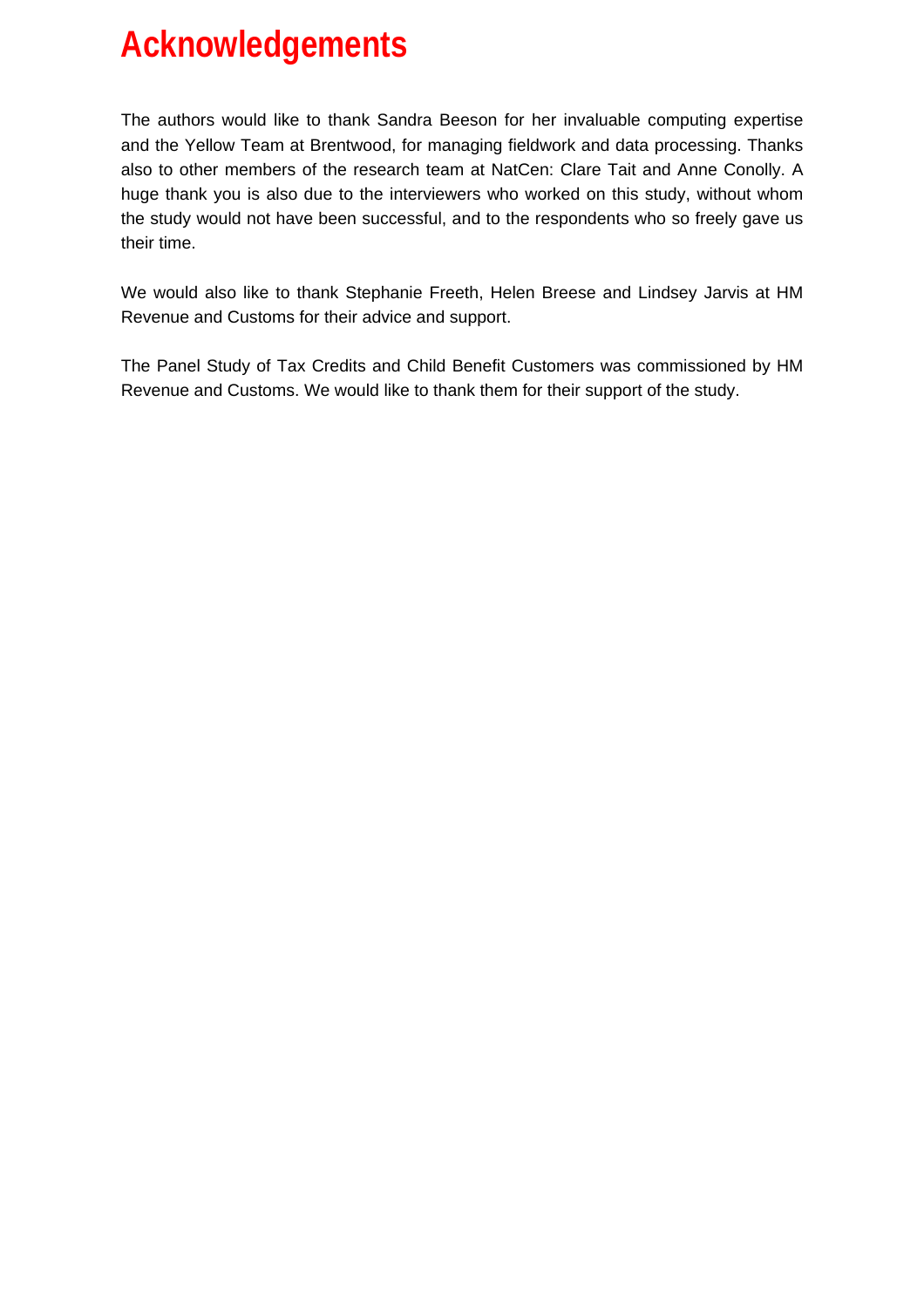# <span id="page-4-0"></span>**Executive summary**

### **Introduction**

This report presents the findings of the Panel Study of Tax Credits and Child Benefit Customers – a major research project looking at the experiences of tax credits and Child Benefit recipients. The study was carried out by the National Centre for Social Research and commissioned by HM Revenue & Customs (HMRC). This report is focused on recipients' experiences of contacting HMRC using the tax credits helpline.

# **Research findings**

#### **Recipients' experience and perception of the tax credits helpline**

The majority of recipients had called the helpline both in the 12 months before the 2008 face-to-face interview and the 2009 telephone interview (both 67 per cent). The most frequently mentioned reasons for calling the helpline were reporting changes of circumstances and renewing their award. Most recipients had their call fully dealt with by the first person they spoke to (80 per cent). A smaller proportion experienced some other outcome, for example, their call was transferred or they were told that someone would call them back. The majority of recipients were satisfied with the way their call was dealt with. Satisfaction with the helpline was associated with household type, employment status and the reason for calling. Most recipients also said that they felt it was easy to get in contact with the helpline.

#### **Recipients' call journey**

Recipients' experiences of calling the helpline have been examined in greater detail in order to explore their 'call journey'. Recipients were asked what happened the last time they called the helpline (if they had called the helpline in the 12 months before the 2009 interview). Forty-seven per cent got through to the helpline straightaway. Forty-six per cent had to wait to speak to an advisor but had their call answered. Three per cent had to wait but did not have their call answered. The remaining four per cent hung up straightaway. Of those who did not get through or hung up, a very small proportion contacted HMRC in an alternative way. Recipients that had to wait to speak to an advisor were asked if this deterred them from contacting the helpline again in the future – the majority said that it did not. Most recipients said that the number of pre-recorded options they had to listen to before being connected to an advisor was about what they expected.

#### **Views about the information given by the helpline**

Most recipients were confident that the advice given by the helpline was correct. Confidence in the accuracy of the information was associated with the reason for calling. Recipients were less likely to feel confident if they were making a general query than if they were calling to renew their award (76 per cent compared with 91 per cent). The majority of recipients also felt confident that they understood the information given to them. Those with a longstanding illness or disability were less likely to have said that they felt confident about their ability to understand the information (84 per cent compared with 92 per cent).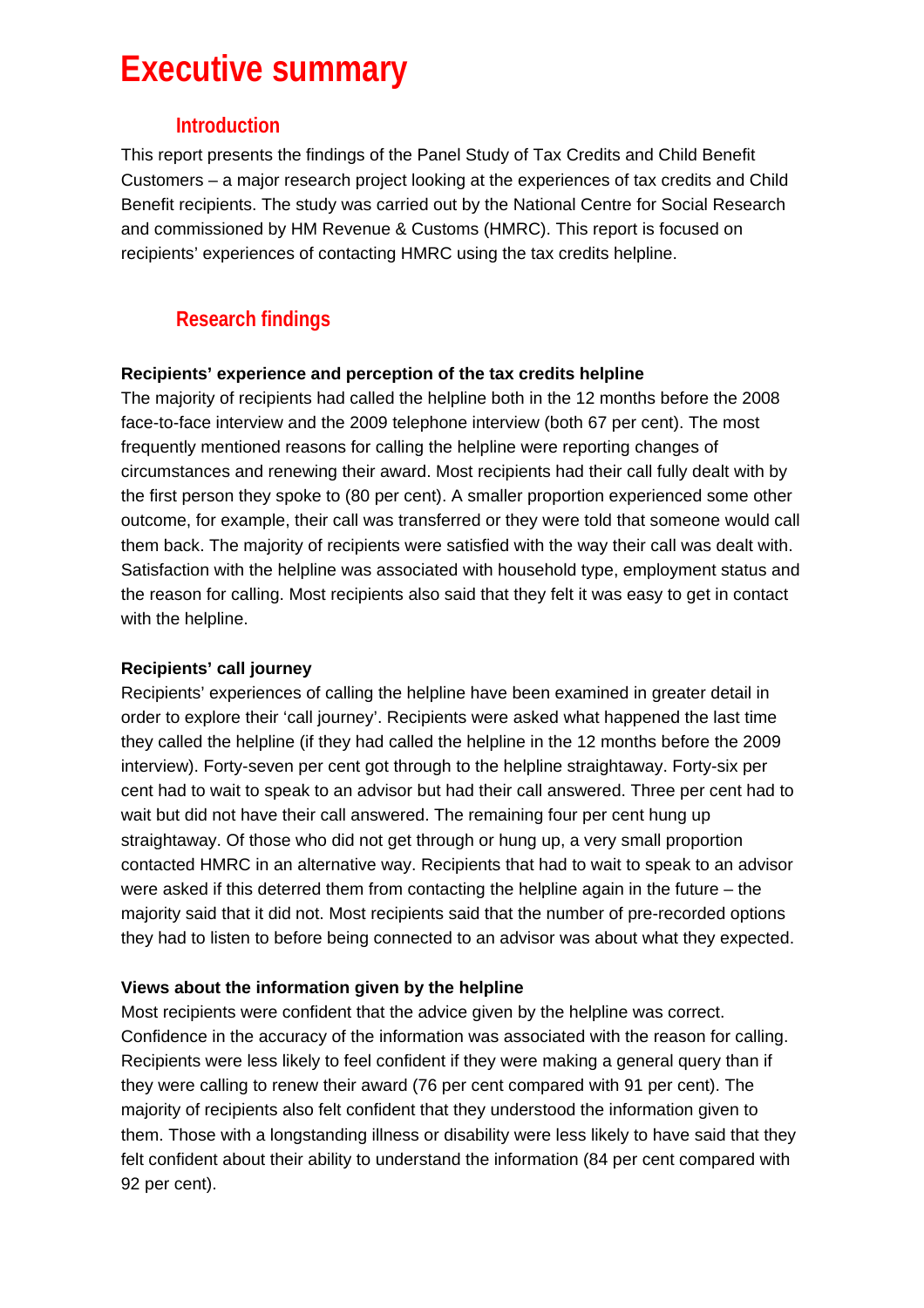#### **Cost of calls to the helpline**

The majority of recipients said that they never called the helpline from a mobile phone. Most of those who said that they never called from a mobile phone owned a landline. However, a substantial number of those who said that they never called from a mobile phone did not own a landline suggesting that they found another landline from which to call the helpline. Of those who did call from a mobile, most thought it was either 'very expensive' or 'expensive'. Nearly ten per cent of those who own a mobile phone had needed to call but did not because of concern about the cost and did not contact HMRC in an alternative way. Recipients with a mobile phone only were more likely to say that they had been deterred from contacting the helpline due to the cost (18 per cent). Those who did not call needed to either report changes of circumstances or renew their award.

#### **Helpline opening hours**

Most recipients were aware that the helpline is open from 8am to 8pm with extended opening at busy times such as renewals.<sup>[1](#page-5-0)</sup> However, a notable minority (29 per cent) were unaware. Lack of awareness of the helpline opening hours was associated with a higher household income and shorter length of tax credits receipt. When asked to indicate their preferred time to call the helpline recipients typically said mornings and evenings. Differences in preferences were observed by employment status with those working 16 hours or more per week preferring to call between 6pm and 8pm.

#### **Views about HM Revenue & Customs making proactive outbound calls to recipients**

Recipients' views about being contacted by HMRC using different communication channels were explored.

- The majority of recipients said that it was acceptable to be contacted on their landline (90 per cent).
- Sixty per cent said that it was acceptable for HMRC to contact them on their mobile phone.
- Fifty-eight per cent said that it was acceptable to be contacted via text message.
- Fifty-five per cent said that contact via voicemail was acceptable.
- Four per cent said that none of the methods of communication were acceptable.
- Most recipients said that they would prefer to be contacted by HMRC after 6pm.

#### **Interactive voice recording**

l

In spring 2009 HMRC introduced Interactive Voice Recording (IVR) to play recorded messages to callers while they are waiting to be connected to an advisor. Forty-six per cent of recipients called the helpline after IVR was introduced. Of these the majority said that they remembered hearing the message and remembered the content. Most said that they were useful and around half followed the advice given in the message. The main reason given for not following the advice was that recipients did not think that it was relevant to them.

<span id="page-5-0"></span> $1$  These opening times were correct at the time of interview.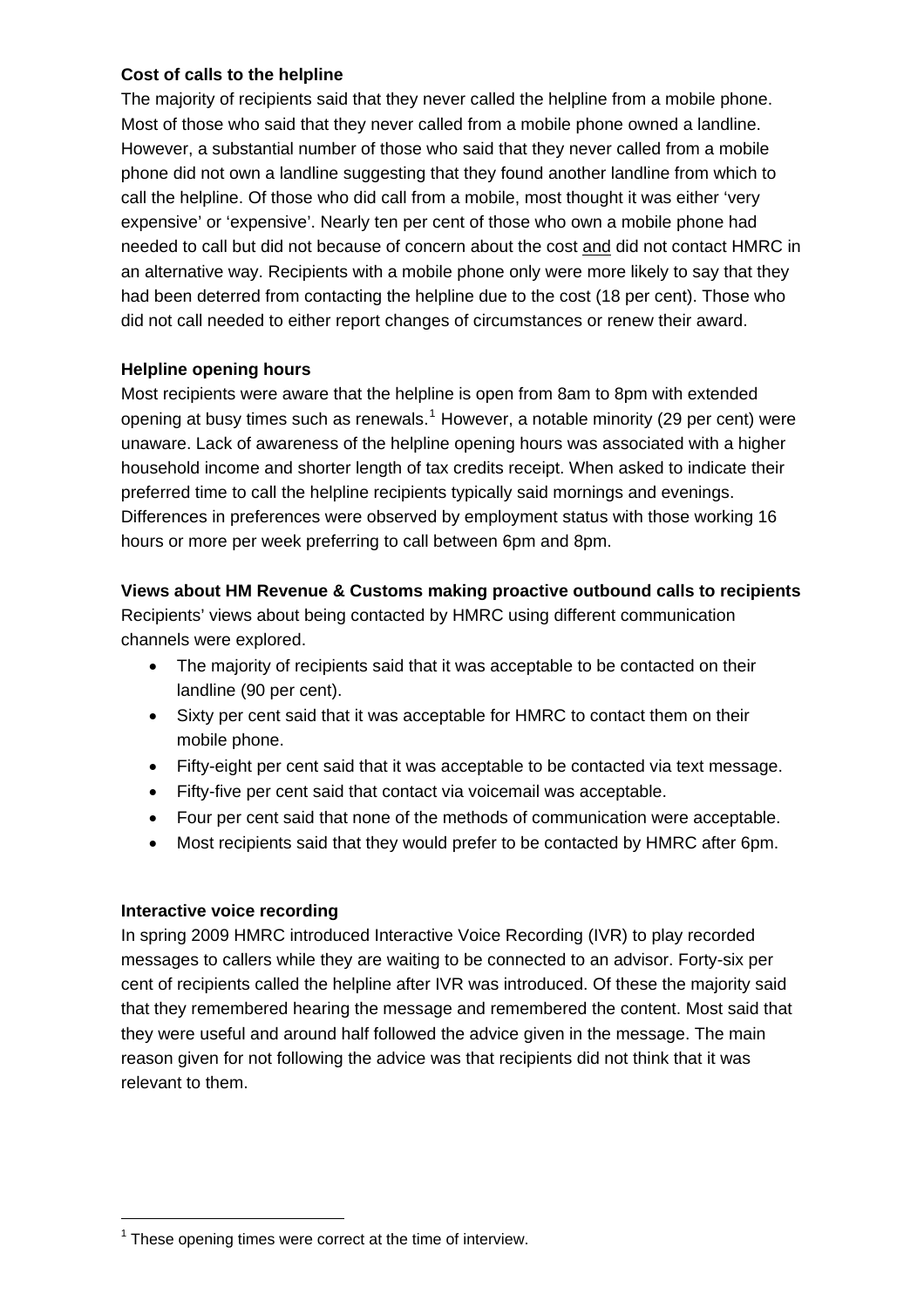# <span id="page-6-0"></span>**1 Introduction**

The tax credits helpline provides information on all aspects of the tax credits process. The helpline serves a dual role for tax credits recipients. Recipients may use the helpline as a source of advice and call to raise any queries about their claim. The helpline may also be used to communicate information to HM Revenue & Customs (HMRC) that may have an impact on the tax credits award.

Tax credits were designed to be flexible, reflecting individual circumstances and being responsive to any changes in these circumstances. This means that the tax credits process requires a substantial amount of involvement from recipients. It is important that recipients use the helpline and other facilities available to help them manage their claim, to resolve queries and to report changes of circumstances or any inconsistencies in their tax credits award. Not contacting HMRC could result in incorrect tax credits records which may lead to an underpayment, overpayment or an error in the claim.

This report presents findings on tax credits recipients' experience and views of the tax credits helpline. It is based on analysis of survey data collected as part of the Panel Study of Tax Credits and Child Benefit Customers. The study was conducted by the National Centre for Social Research on behalf of HMRC. The first wave of the Panel Study was conducted in 2008 and involved face to face interviews with 3,706 current and previous tax credits recipients. 1,200 persons who responded to the face-to-face study were interviewed again via telephone in 2009.

Please see the Technical Report for further details about both waves of data collection.<sup>[2](#page-6-1)</sup>

#### **Fieldwork**

 $\overline{a}$ 

Current tax credits recipients were asked about their experiences of the helpline both at the face-to-face interview in 2008 and the telephone interview in 2009. The face-to-face interview broadly asked about recipients' views of the helpline and the findings are discussed in section 2.1. The telephone interview expanded on the questions asked in the face-to-face interview and gave recipients the opportunity to give more details about their experience of calling the helpline. The findings from that part of the study are discussed in the remaining report sections. All of the findings refer to the last time recipients called the helpline.

#### **The following areas are addressed in this report:**

- a) Recipients' overall experience of calling the helpline
- b) Recipients' call journey
- c) Recipients' views about the information and advice provided by the helpline
- d) Recipients' views about the cost of calling the helpline
- e) Recipients' awareness of the helpline opening hours
- f) The acceptability of HMRC making outbound calls to recipients
- g) Recipients' view about Interactive Voice Recording messages

<span id="page-6-1"></span> $2$  Please refer to the technical report of the 2009 Panel Study of Tax Credits and Child Benefit Customers for the full details (see <http://www.natcen.ac.uk/study/tax-credit--child-benefit-study>)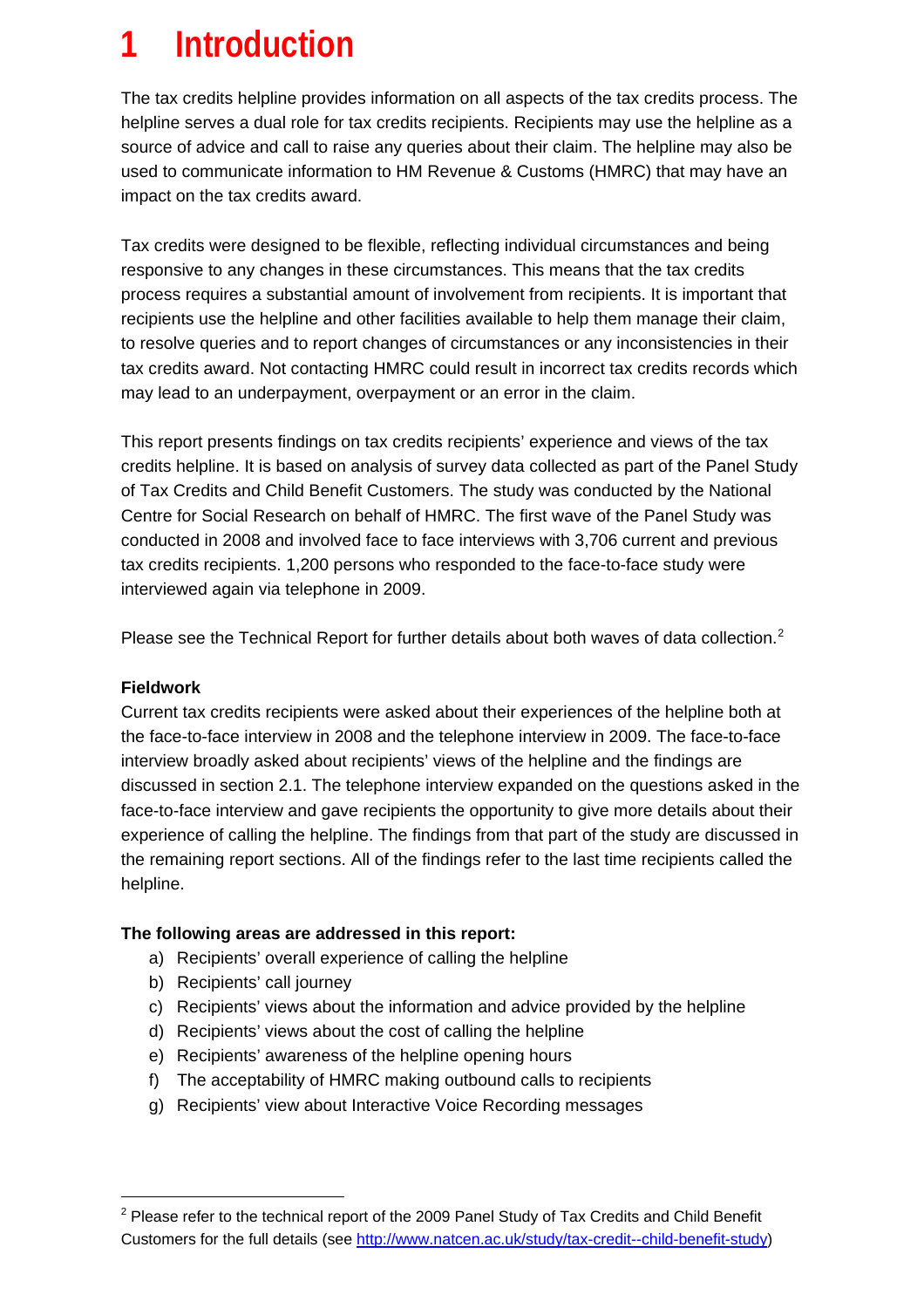All findings in this report refer to tax credits recipients who were in receipt of tax credits between 2007/2008 and 2008/2009.

All comparisons discussed in the report are statistically significant at the 95 per cent level, which means that there is less than 5 per cent probability that the observed differences between groups occurred by chance. Tables for these differences are included in the Appendix. All results presented in the report are based on weighted data. Weighting helps to correct for different probabilities of selecting people for the study.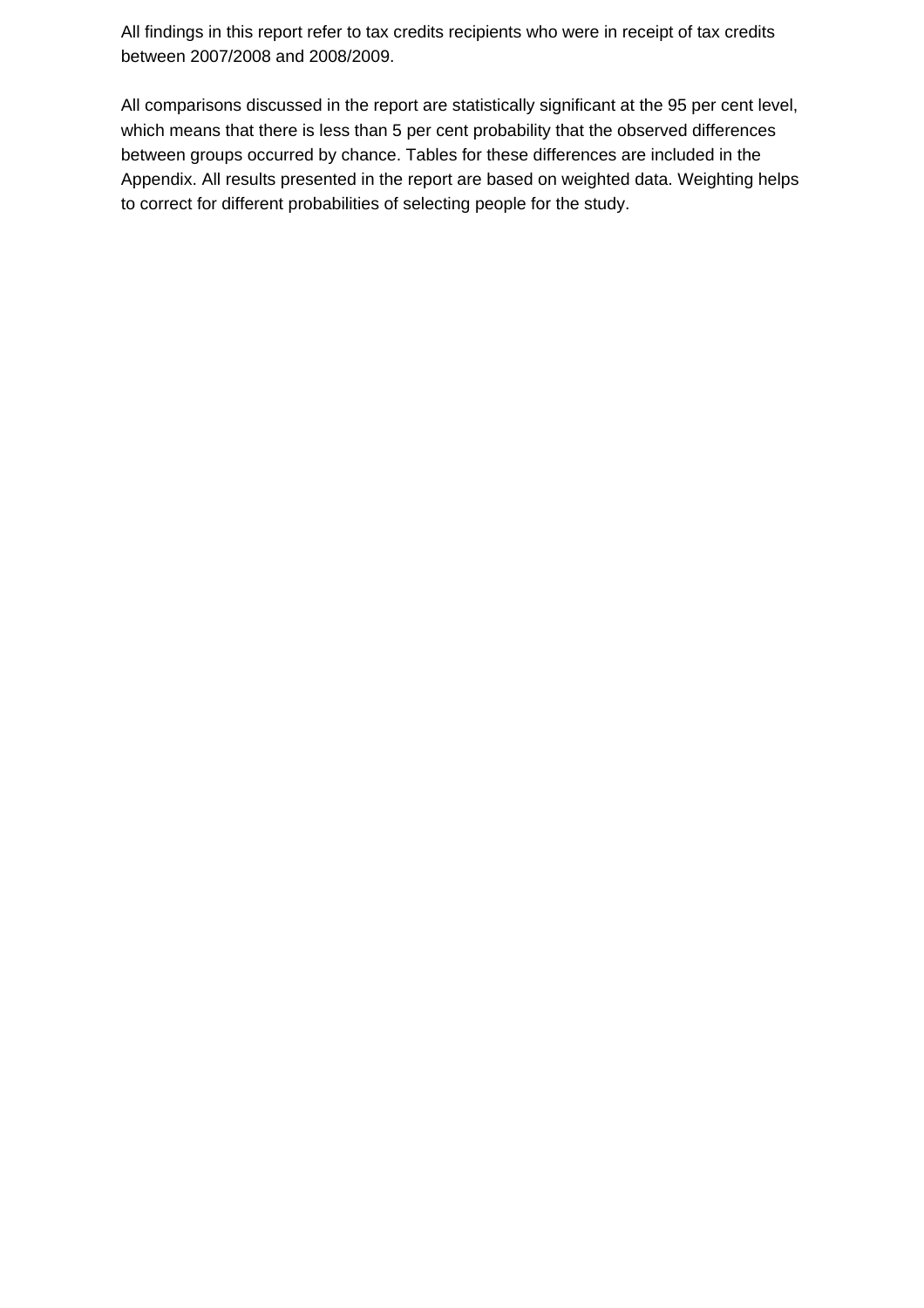# <span id="page-8-0"></span>**2 Research Findings**

# **2.1 Recipients' experience and perception of the tax credits helpline**

Current tax credits recipients were asked about the channels they used to communicate with HMRC. The helpline was the most frequently mentioned means of making contact.

# **Prevalence of using the helpline**

Over two-thirds of current tax credits recipients had contacted the helpline (67 per cent) in the previous 12 months<sup>[3](#page-8-1)</sup>. The helpline was the most popular method of contacting HMRC, with other methods being substantially less common - fifteen per cent of recipients had visited the tax credits website in the last year, five per cent had written or sent an email and two per cent had visited their local HMRC Enquiry Centre. (Chart 1)



#### **Chart 1: Method of contacting HM Revenue & Customs**

Base: Tax credits recipients in receipt of tax credits between 2007/08 and 2008/09 (n=1092) \* Respondents were asked about the twelve months before the 2008 face to face interview

 $\overline{a}$ 

<span id="page-8-1"></span> $3$  In the twelve months before the 2008 face to face interview. The same proportion of recipients called the helpline in the twelve months before the 2009 telephone interview (67 per cent).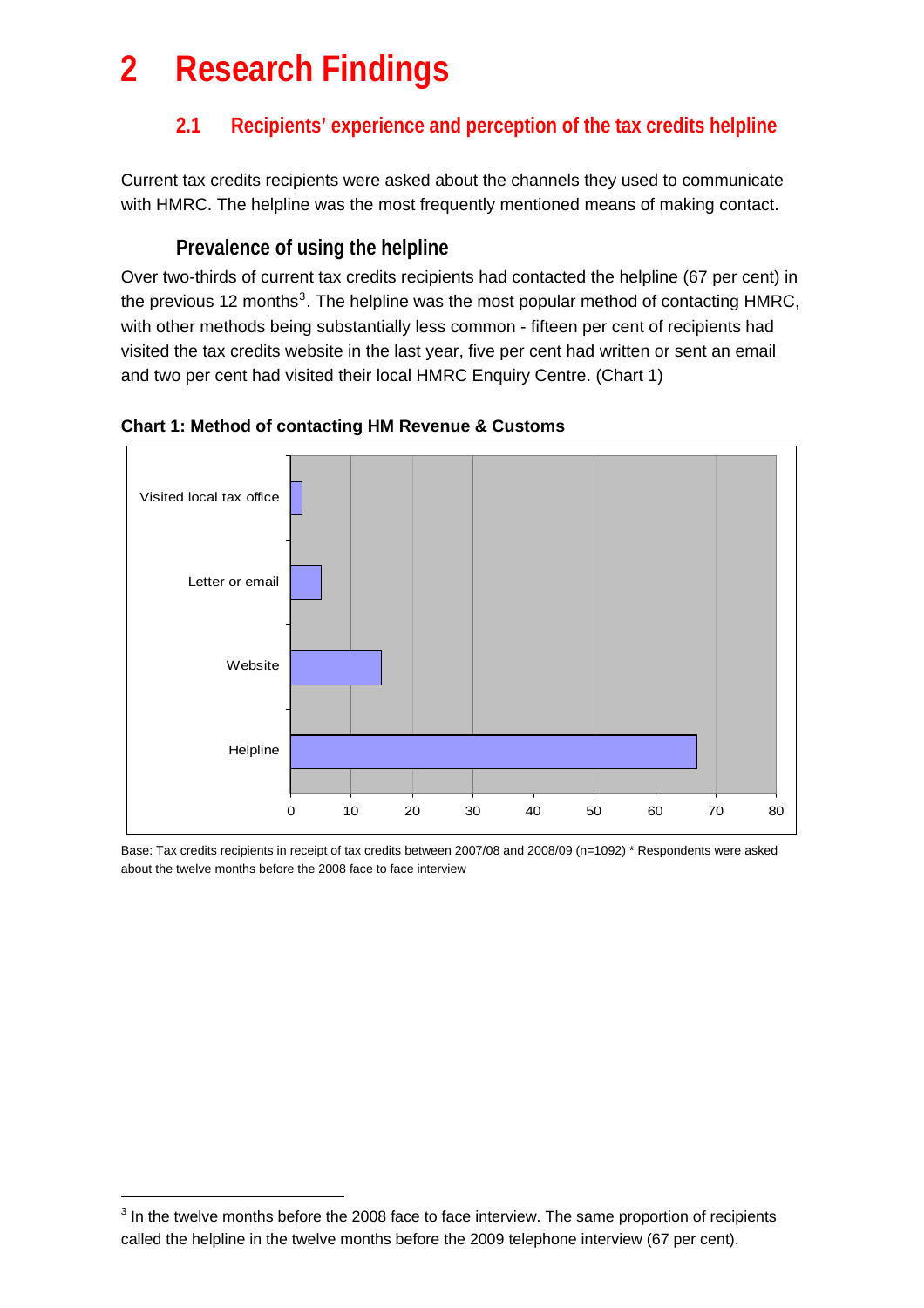# **Why did recipients call the helpline?**

The most common reasons for calling the helpline were reporting changes in circumstances (60 per cent), renewing tax credit award (30 per cent), discussing underpayments or overpayments (nine per cent) and checking that everything was all right with the claim (nine per cent). (Chart 2)



#### **Chart 2: Reason for last call to the helpline\***

Base: Tax credits recipients in receipt of tax credits between 2007/08 and 2008/09 and have called helpline in 12 months before 2008 face to face interview (n=733) \* Respondents were asked about the twelve months before the 2008 face to face interview

Please note that recipients could have given more than one response to this question and may have called the helpline for multiple reasons.

# **Did recipients feel that the advisor fully dealt with their call?**

Recipients were asked whether they felt their query was fully dealt with by the advisor *the last time* they called the helpline before their interview. Outcomes for this last call were:

- Eight out of ten (80 per cent) recipients who had called the helpline reported that the first person that they spoke to fully dealt with their query.
- Seven per cent were transferred to another advisor.
- Three per cent were put on hold and did not get to speak to anyone else.
- Two per cent said that the telephone was not answered.
- The remaining seven per cent experienced some other outcome (Chart 3)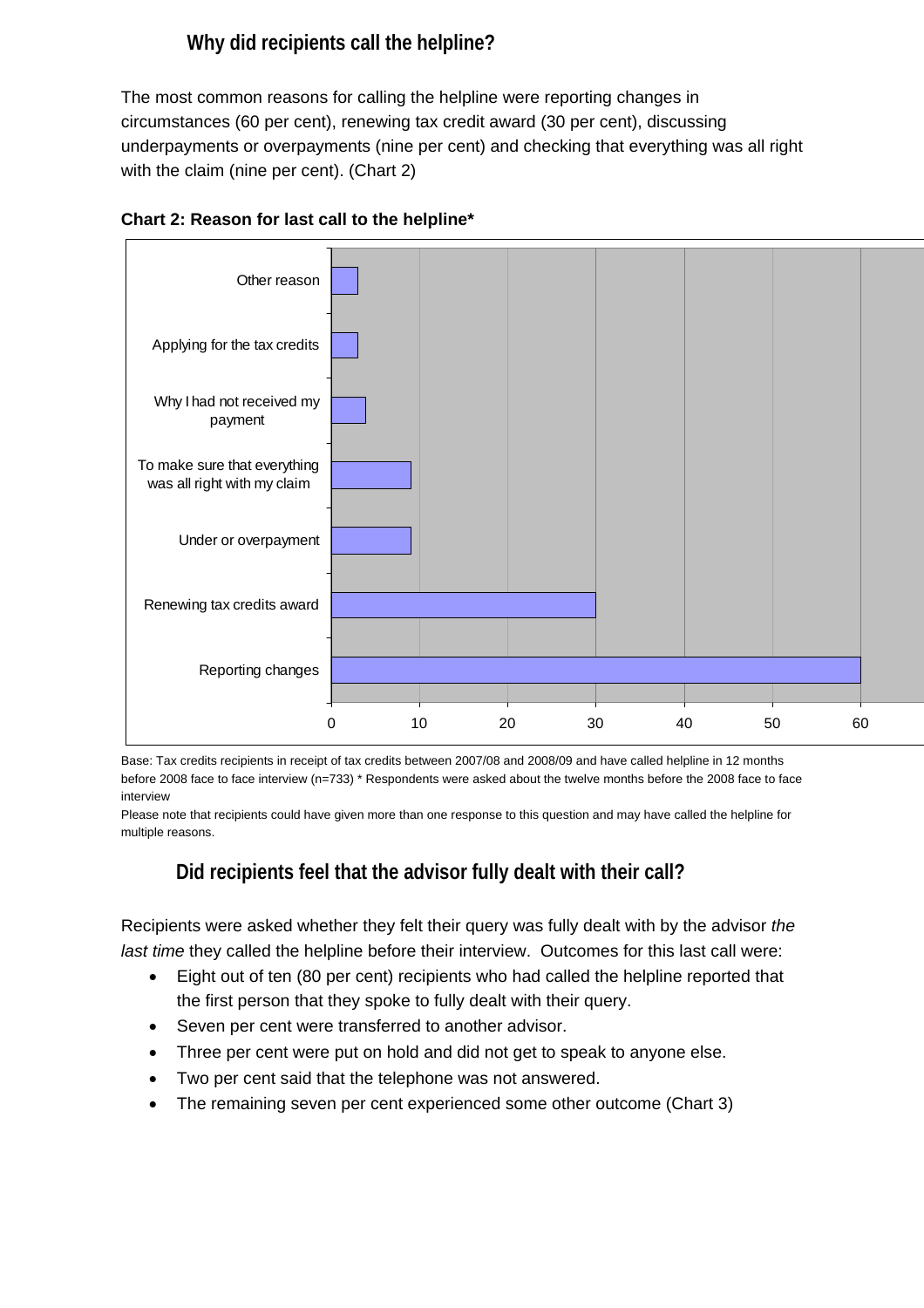**Chart 3: Outcome of last call to helpline** 



Base: Tax credits recipients in receipt of tax credits between 2007/2008 and 2008/2009 and have called helpline in 12 months before 2008 face to face interview

# **Satisfaction with helpline**

 $\overline{a}$ 

The majority of recipients were satisfied with how their query was dealt with in the last call they made to the helpline before their interview (83 per cent). Twelve per cent of recipients were dissatisfied. The remaining five per cent were neither satisfied nor dissatisfied. Satisfaction with the helpline was associated with household type and employment status. It may be that those with single claims working fewer hours had less complex queries that were easier for the helpline to deal with in a satisfactory way.

- Couple recipients were less likely to be satisfied with how their query was dealt with than recipients who were making a single claim (80 per cent compared with 89 per cent).
- Those working 15 hours or fewer per week were less likely to be satisfied than those working 16 or more hours per week (82 per cent compared with 91 per cent).

The reason for the query was also important, those calling because of an error were less likely to be satisfied:

• Those calling about under or overpayments, or why they had not received a payment were likely to be satisfied (60 per cent and 51 per cent respectively) than those that called for other reasons such as reporting changes (85 per cent) and renewing tax credits (92 per cent). $4$ 

<span id="page-10-0"></span> $4$  Please refer to Appendix A for a list of other characteristics that were considered but were found not to be related to satisfaction with the helpline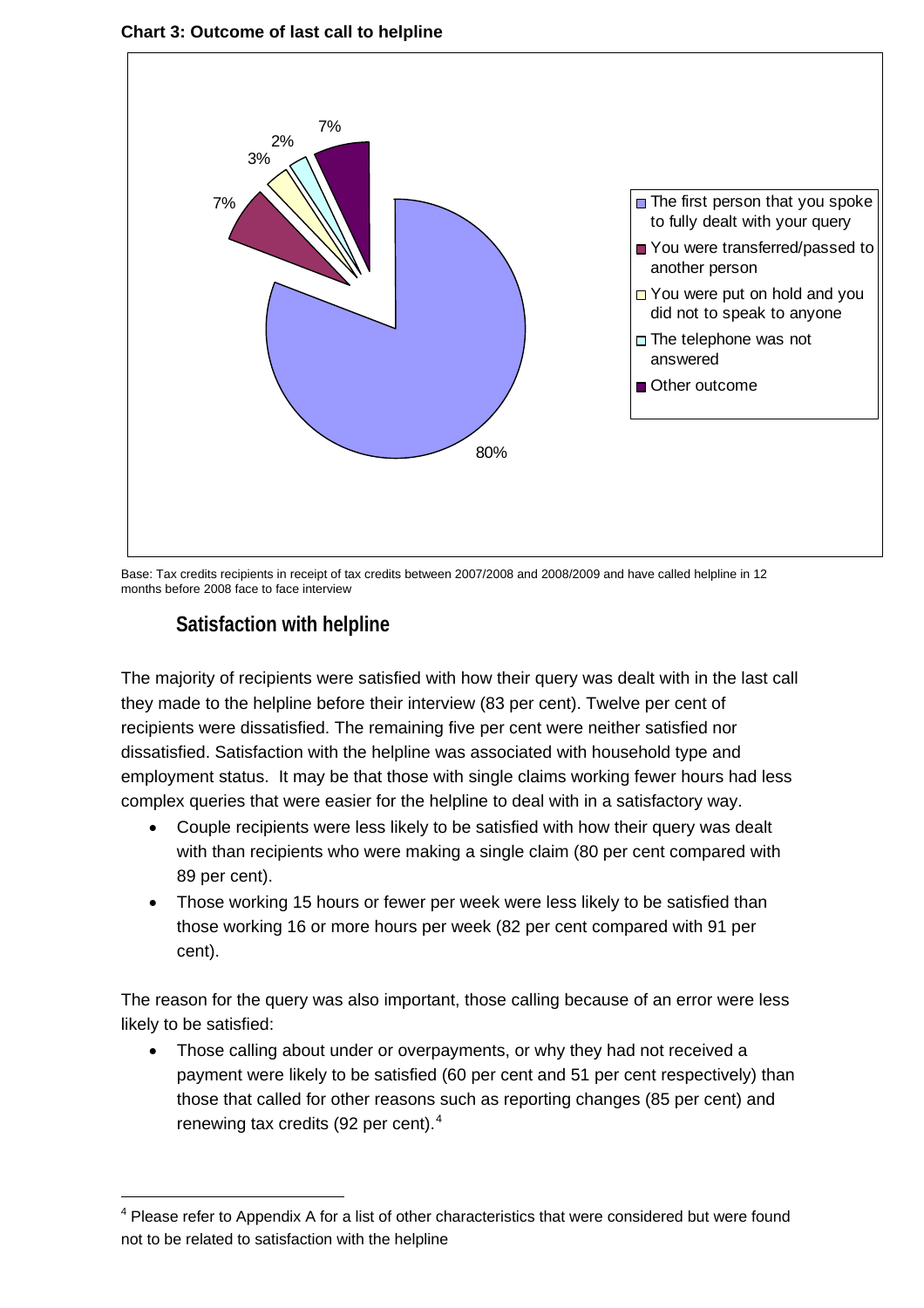# <span id="page-11-0"></span>**Perceived ease of contacting the helpline**

Sixty-seven per cent of current tax credits recipients had called the helpline and of these eighty-three per cent felt that it was easy to get in touch using the helpline<sup>[5](#page-11-1)</sup>. Ten per cent said that it was difficult or very difficult to contact the helpline, five per cent said that it was neither easy nor difficult and two per cent said that it varied $6$ . (Chart 4)





Base: Tax credits recipients in receipt of tax credits between 2007/08 and 2008/09 and have called helpline in 12 months before 2009 telephone interview ( $n=562$ )  $*$  in the 12 months before the interview in 2009

# **2.2 Recipients' call journey**

l

In the 2009 telephone interview questions were included to collect detailed information about the recipients' last call to the helpline to help us to explore their call journey.

### **How were recipients' calls dealt with?**

When contacting the helpline just under a half of recipients were put through to an advisor straightaway (47 per cent) and around half had to wait (53 per cent). Of those who had to wait four per cent hung up straightaway<sup>[7](#page-11-3)</sup>. Forty-nine per cent waited for a while – forty-six per cent had their call answered and three per cent did not have their call answered by an advisor. Chart 5 shows the proportions in each group.

<span id="page-11-1"></span> $5$  Please refer to Appendix A for a list of other characteristics that were considered but were found not to be related to perceived ease of contacting the helpline.

<span id="page-11-2"></span> $6$  This question on ease of contact was not asked in the autumn/winter 2008/09 interview so trend data is not available.

<span id="page-11-3"></span> $7$  The bases for those who had to wait to speak to an advisor but did not have their call answered and those who hung up straight away are too low for any further analysis by recipient characteristics.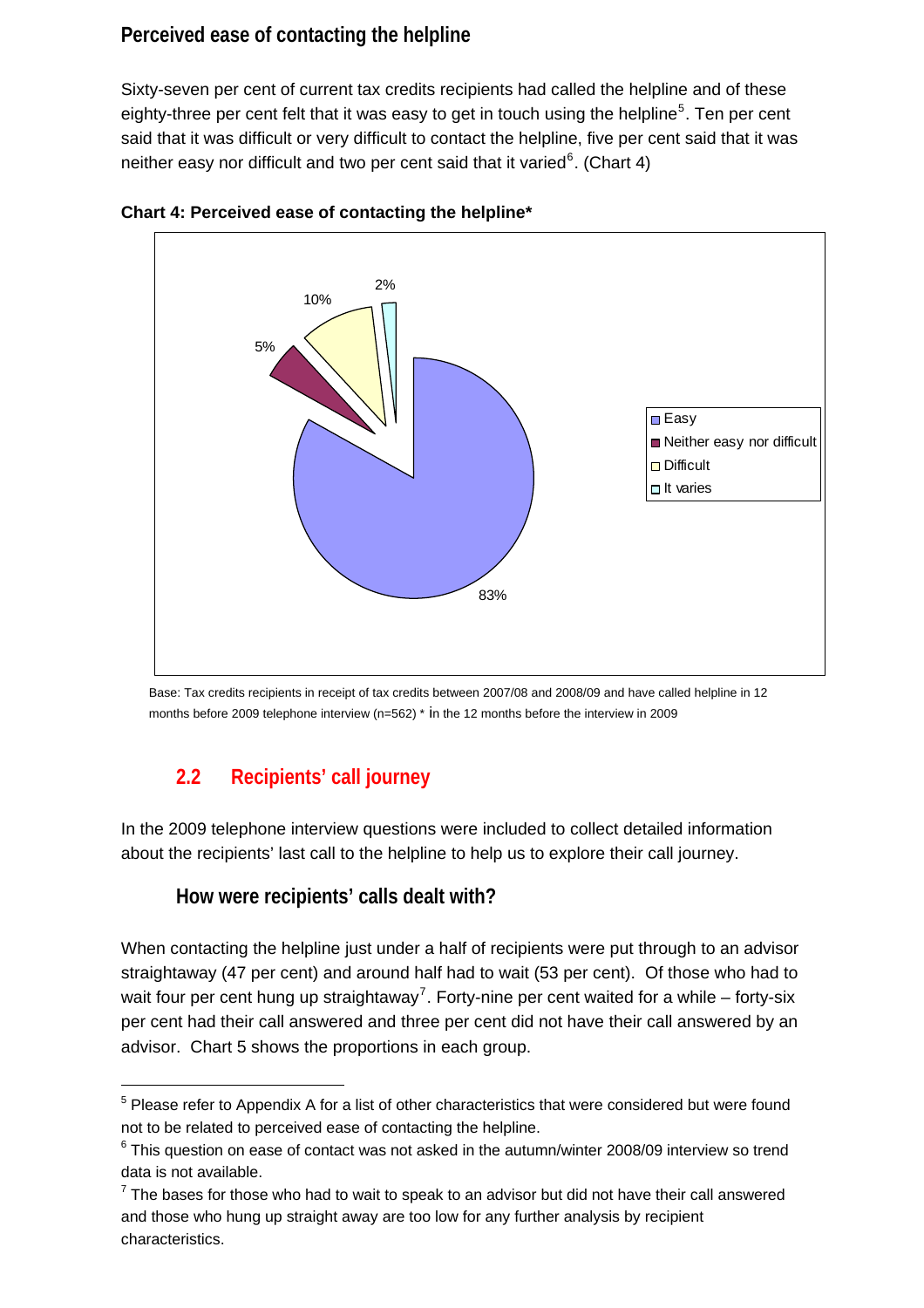Recipients who had to wait to speak to an advisor were asked if this experience discouraged them from contacting the helpline again. The majority of recipients were not put off calling in the future (81 per cent). However, some said they would be less likely to use the helpline again (19 per cent).

#### **Chart 5: Flowchart showing outcome of last call to helpline**



Base: Tax credits recipients in receipt of tax credits between 2007/08 and 2008/09 and have called helpline in 12 months before 2009 telephone interview (n=536)

Please note that percentages show the final outcomes and sum to 100.

 $\overline{a}$ 

Certain groups of recipients had slightly different call journeys.

- Seventy per cent of Black and Minority Ethnic (BAME) recipients said that they had to wait compared with fifty-two per cent of white recipients.
- Those that had to wait said, perhaps unsurprisingly, that it was difficult or neither easy nor difficult to contact the helpline (82 per cent) compared to those who got through straightaway who said it was easy (49 per cent).
- Those who said they were less likely to contact the helpline in the future were more likely to say that their experience of contacting the helpline was difficult or neither easy nor difficult (49 per cent).
- Only ten per cent of those who had found contacting the helpline easy who said they would be deterred in the future. $8$

<span id="page-12-0"></span> $8$  Please refer to Appendix A for a list of other characteristics that were considered but were found not to be related to the outcome of recipients' last call to the helpline.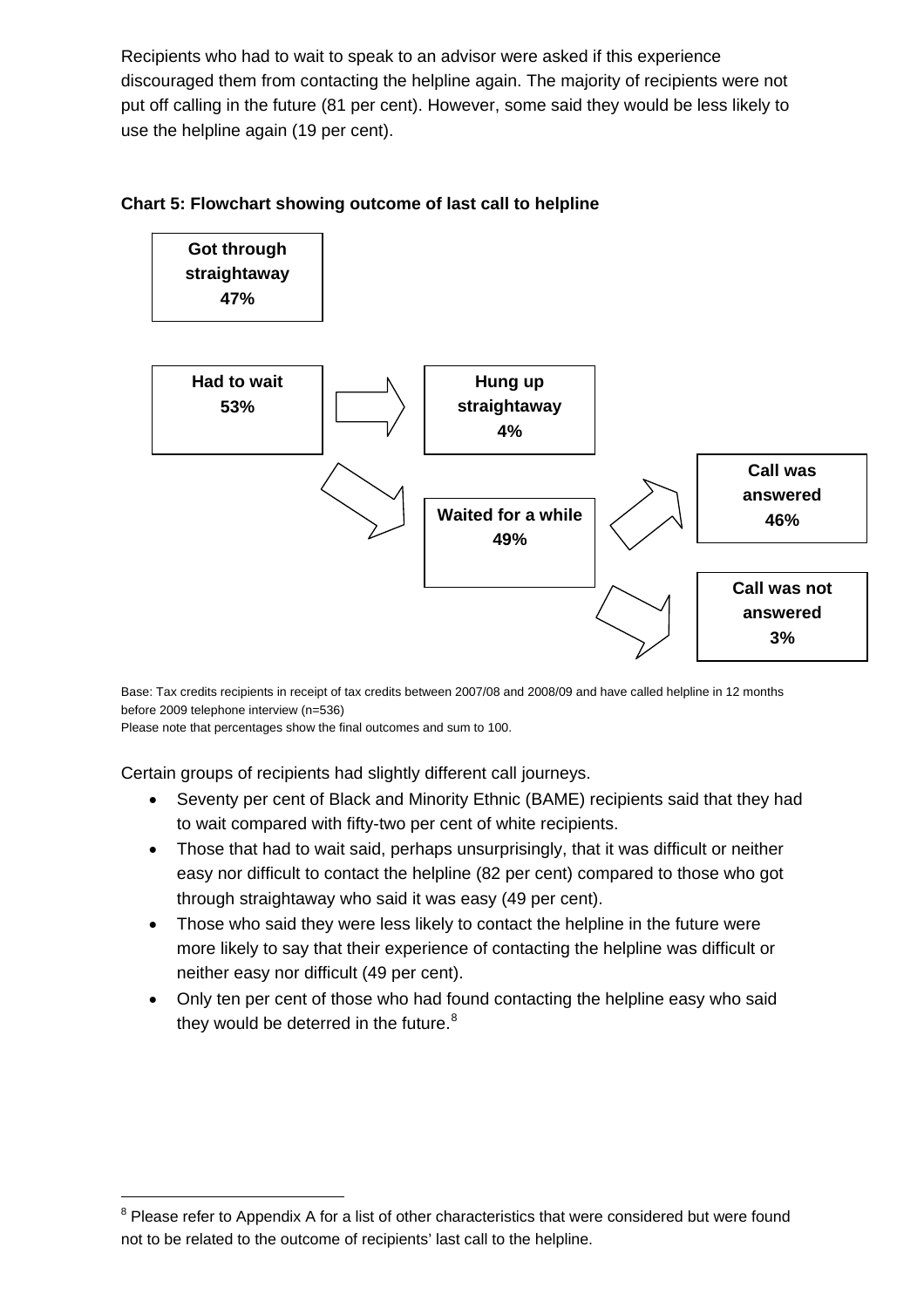# **What did recipients think about the number of options they had to listen to before being connected to an advisor?**

<span id="page-13-0"></span>In 2009 when this research was conducted the tax credits helpline used a system which asks callers to select a pre-recorded option to indicate the reason of their call before connecting them to an advisor. The reasons covered calls related to:

- 1. Renewals
- 2. Letters informing the caller that their tax credits payments had stopped
- 3. Reporting a change in circumstances
- 4. Applying for tax credits for the first time
- 5. All other reasons

Recipients were asked about their views on the number of options they have to select.

Eighty-five per cent said that the number of options was about what they expected the last time they called the helpline. Around one in ten (nine per cent) said it was more than they expected. The remaining six per cent said that it was fewer than they expected.

The only significant difference to emerge was perceived ease of contacting the helpline. Experiencing more options than expected could be seen as negative and may contribute to feeling that contact with the helpline was difficult. Those who thought it was difficult or neither easy nor difficult to contact the helpline were twice as likely to say there were more options than they expected as those who thought it was easy (16 per cent compared with eight per cent).

# **2.3 Views about information given by the helpline**

Recipients were asked how confident they felt about the accuracy of the guidance given by the helpline and their own ability to understand the guidance (Chart 6). Please note that this is the recipients' view of the accuracy of the information and may be an incorrect judgement.

The majority of recipients were confident about the information or advice they received from the helpline (86 per cent) the last time they called. Twelve per cent were not confident and two per cent were not given any information. Of those recipients that were not given any information the majority were calling to let HMRC know something or reporting changes of circumstances – scenarios where information from HMRC would not necessarily be required.

Confidence in the accuracy of the information provided was associated with the reason for calling the helpline. Those calling to make a general query were less likely to feel confident about the accuracy of the advice given than those calling about renewals (76 per cent compared with 91 per cent).

Overall, nine out of ten recipients (90 per cent) were confident they understood the information or advice provided by the helpline.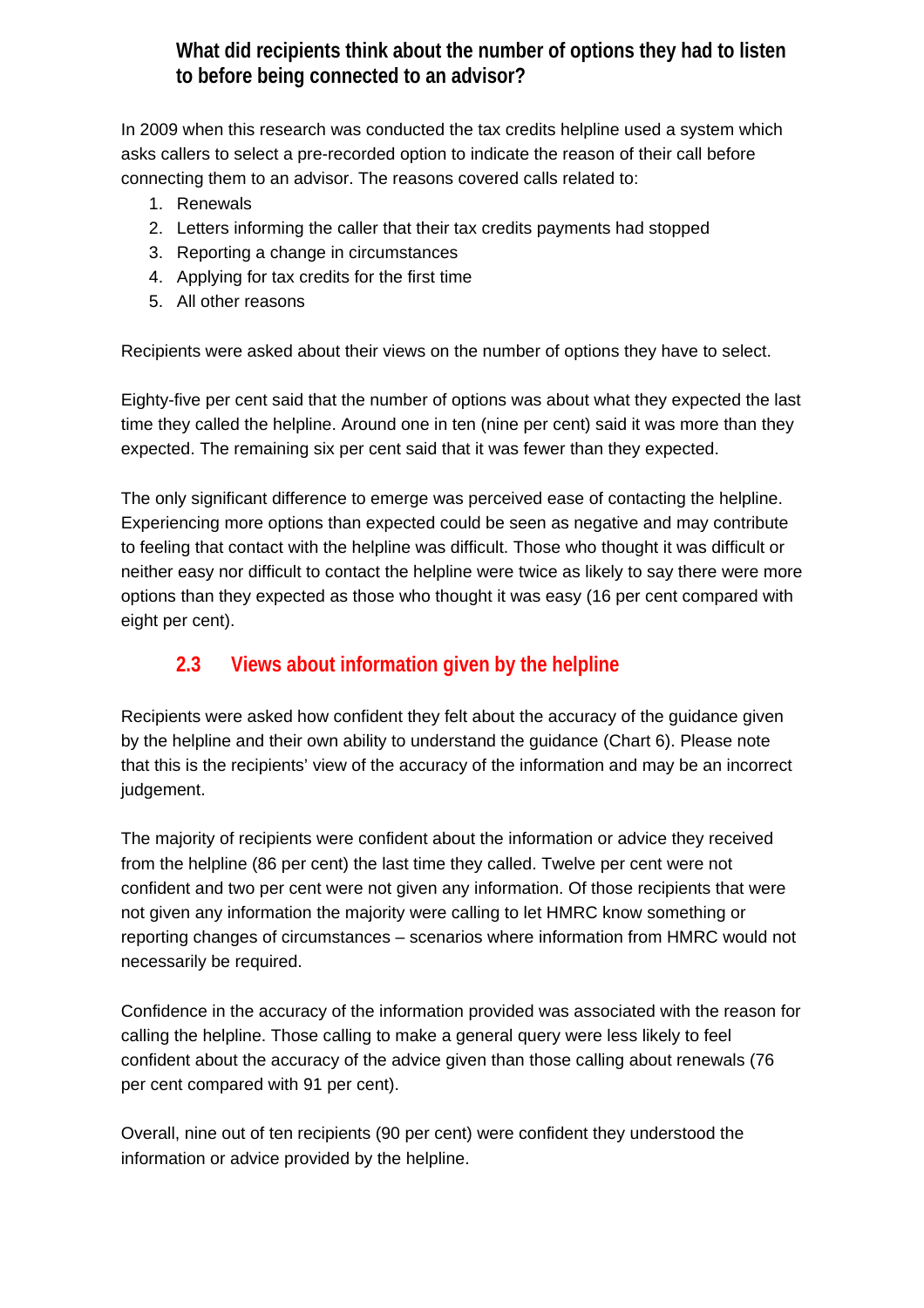<span id="page-14-0"></span>• Those with a longstanding illness or disability were less likely to feel confident that they understood than those without an illness or disability (84 per cent compared with [9](#page-14-1)2 per cent).<sup>9</sup>





Base: Tax credits recipients in receipt of tax credits between 2007/08 and 2008/09 and have called helpline in 12 months before 2009 telephone interview (n=516)

Please note: Not given any information not applicable for recipients' own ability to understand information provided

# **2.4 Cost of calls to the helpline**

The tax credits helpline is an 0845 number so the cost of a call can vary depending on whether it is made from a landline or mobile phone (the call will typically cost between 0 and 40 pence per minute).<sup>[10](#page-14-2)</sup> Questions were asked around the cost of calls to the helpline:

- a) Whether recipients thought it was expensive to call the helpline from a mobile phone or not?
- b) Had recipients ever needed to contact the helpline but did not because of the cost?
- c) If the helpline was too costly did recipients use any alternative communication channels?

Two-thirds of all recipients said they would never call the helpline from a mobile phone (65 per cent). Those that had a landline generally preferred to use that to call the helpline:

l

<span id="page-14-1"></span> $9$  Please refer to Appendix A for a list of other characteristics that were considered but were found not to be related to recipients' confidence in the accuracy of information provided by the helpline and confidence in their understanding of it.

<span id="page-14-2"></span><sup>&</sup>lt;sup>10</sup> Information correct at the time of publication.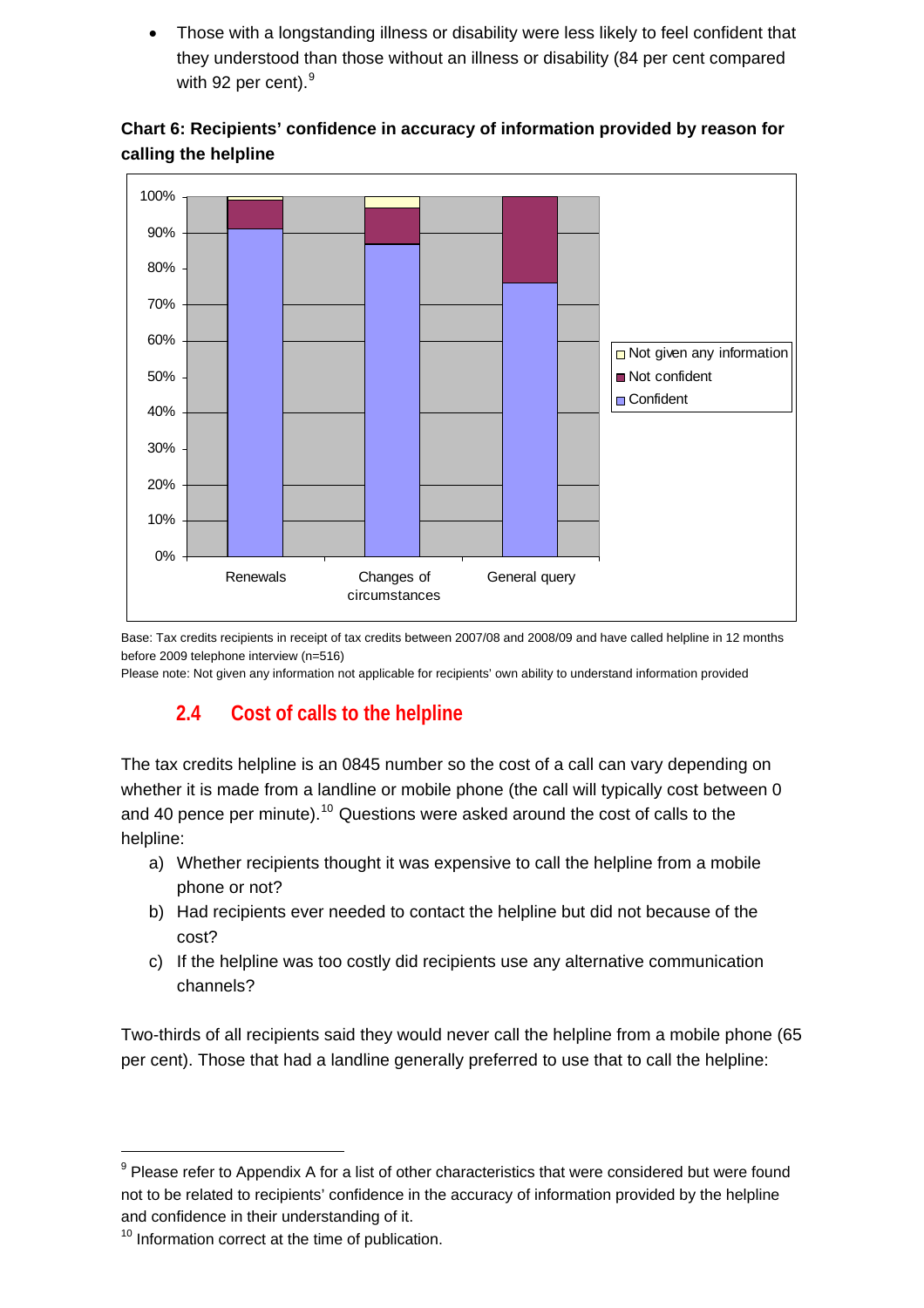- Those that had a mobile phone only (did not own a landline) were more likely to say that they called the helpline from a mobile phone than those that had both a landline and a mobile phone (79 per cent compared with 30 per cent) (Chart 7).
- The data suggests that some of those (21 per cent) who did not own a landline found another landline to call from as they did not call using a mobile (Chart 7).



### **Chart 7: Use of mobile phones to call the tax credits helpline by mobile phone ownership**

Base: Tax credits recipients in receipt of tax credits between 2007/08 and 2008/09 and have called helpline in 12 months before 2009 telephone interview (n=928). Respondents with a landline only were not routed to this question (n=152)

Excluding those who never called the helpline from a mobile, fifty-seven per cent of those who would call the helpline from a mobile phone thought that it was very expensive and twenty-seven per cent thought it was expensive. Fourteen per cent said that the cost was about right and two per cent that it depended on whether they had to wait on the line<sup>[11](#page-15-0)</sup>. (Chart 8)



l

**Chart 8: Opinion of cost of calling the tax credits helpline from a mobile phone\*** 

<span id="page-15-0"></span> $11$  Please refer to Appendix A for a list of other characteristics that were considered but were found not to be related to views about the cost of calling the helpline.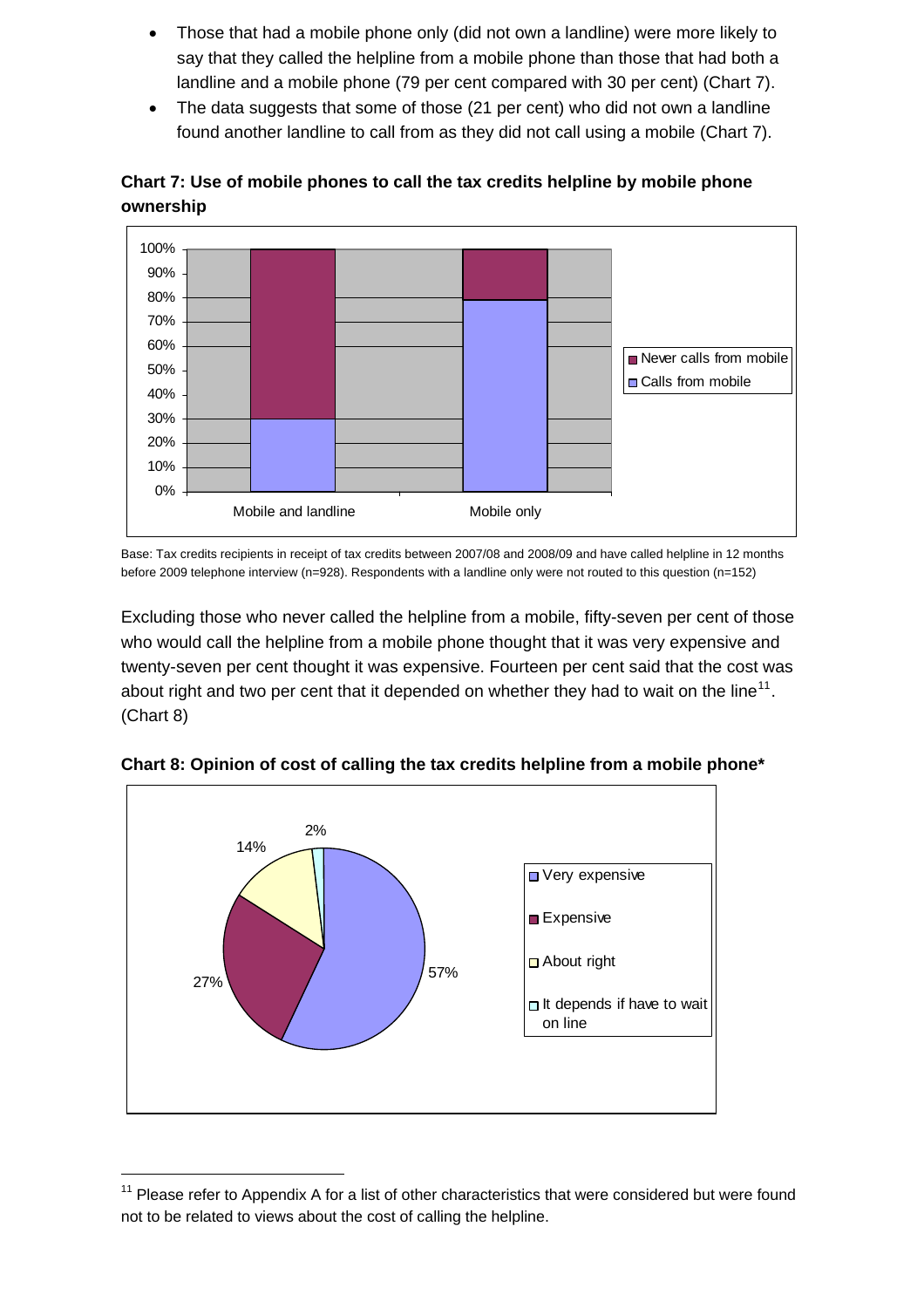<span id="page-16-0"></span>Base: Tax credits recipients in receipt of tax credits in 2007/2008 and 2008/2009 and have called helpline in 12 months before 2009 telephone interview (n=322). \*Respondents that never call the helpline from a mobile phone have been excluded

Recipients were asked to recall if they had ever needed to call the helpline but had not done so because of the cost of calling from a mobile. Nearly one in ten recipients had needed to call the helpline but had not because of concern about the cost of calling from a mobile (nine per cent). Recipients with a mobile phone only were more likely to say that they had been deterred from contacting the helpline due to the cost (18 per cent) than those with a landline and a mobile (seven per cent) or those with a landline only (six per cent).

- Those people who had, on at least one occasion, not called the helpline because of the cost were asked if they then made contact in another way. The majority (83 per cent) did not – although this represents only seven per cent of **all** recipients.
- Recipients who needed to call the helpline, but decided not to call because of the cost of calling from a mobile were asked what their call was related to the last time that this happened. Around half said that the potential call was related to reporting changes of circumstances (45 per cent) and around a quarter said it related to renewing the award (25 per cent).

# **2.5 Helpline opening hours**

In 2009 the tax credits helpline was open seven days a week from 8am to 8pm, with extended opening at busy times such as renewals. The helpline opening hours were stated on various tax credits documents including the annual review form, annual declaration form and award notice as well as the HMRC website. Recipients were asked if they were aware of the correct opening hours.

Seven in ten (71 per cent) recipients said they were aware of the helpline opening hours. Around three in ten were unaware (29 per cent).

- Those that had been receiving tax credits for a longer period of time were more likely to be aware of the opening hours. Sixty-four per cent were aware among those who had been receiving tax credits for two years or less, compared to seventy-three per cent among those who had been receiving for five years or more.
- Those with the lowest household income were more likely to be aware of the opening hours. Eighty-one per cent of those with an annual household income of up to £10,399 were aware compared to sixty-two per cent among those with an annual household income of £26,000 or more. It is possible that recipients with lower household incomes were more dependent on tax credits and were therefore more likely to be in touch with HMRC.

### **What did recipients think were the correct opening hours?**

When recipients said they were not aware of times the helpline was open, it was the closing time that the greatest proportion of recipients were confused about.

- Seventy-eight per cent of all claimants knew the correct opening hours (opening at 8am).
- A smaller proportion (74 per cent) correctly identified 8pm as the correct closing time.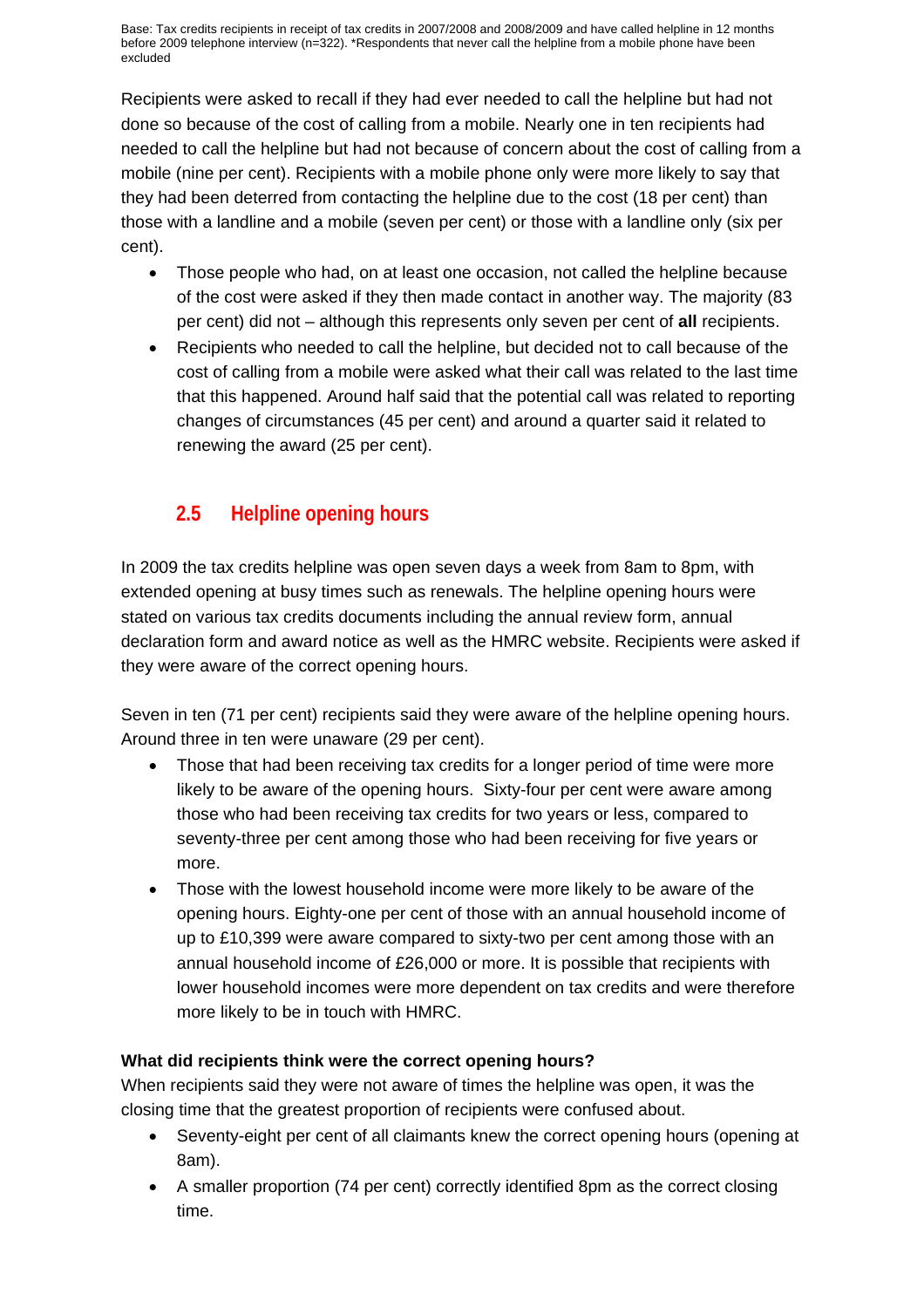Recipients were also asked about the days of the week they thought the helpline was open. Ninety-nine per cent were aware that the helpline was open on weekdays, seventyfive per cent on Saturdays and seventy-two per cent on Sundays.



### **Chart 9: What recipients thought tax credits helpline opening and closing time was, asked if unsure of opening and closing times**

Base: Tax credits recipients in receipt of tax credits in 2007/2008 and 2008/2009, interviewed by telephone in 2009 (n=1092)

All recipients were asked when they preferred to call the helpline. Chart 10 shows that the most frequently mentioned time that recipients would prefer to call the helpline was mornings and evenings. Nearly half (45 per cent) mentioned that they wanted to call between 8am and 10am. Calling between 10am and 12 noon and 6pm and 8pm were the next most frequently mentioned times that recipients would like to call; both these times were given by around a third of respondents. Ten per cent of recipients had no preference. There were some differences in preferred time by hours worked:

- Recipients working 16 hours or more a week were more likely to want to call in the evening. Recipients working 16 or more hours per week were more likely prefer to call the helpline between 6pm and 8pm than those working 15 hours or less (42 per cent compared with eight per cent).
- Those working 15 hours or less were more likely to want to call during the day. Fifty-six per cent of recipients working 15 hours or less called the helpline between 10 and 12 compared with twenty per cent of those working 16 or more hours.
- Household type was not associated with preferred times to call the helpline.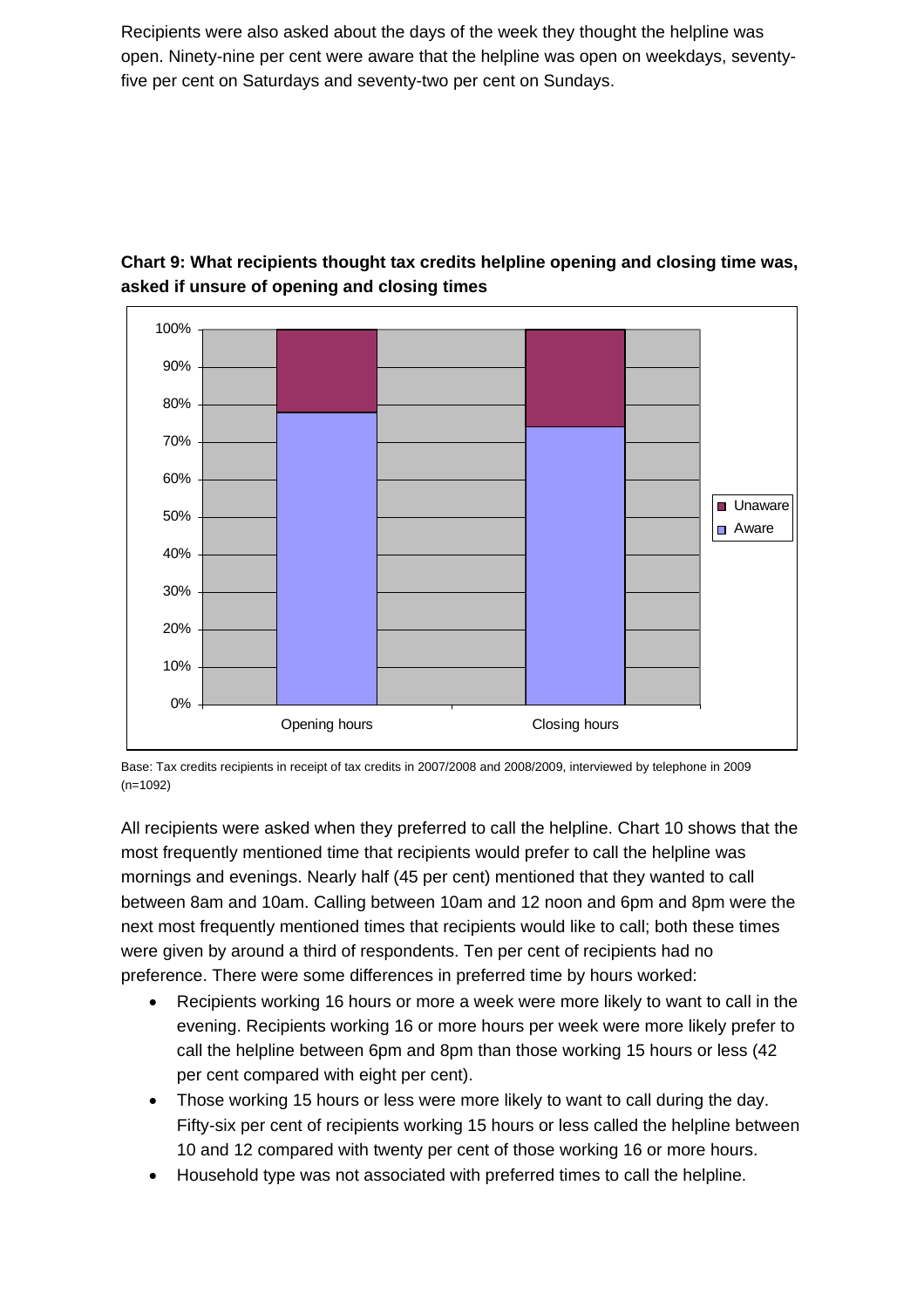<span id="page-18-0"></span>Recipients were asked if the time they preferred to call the helpline was also the time that they usually called the helpline. The majority of recipients contacted the helpline at their preferred time (96 per cent).



**Chart 10: Preferred time to call the helpline\*** 

Base: Tax credits recipients in receipt of tax credits between 2007/08 and 2008/09 and have called helpline in 12 months before 2009 telephone interview (n=101). \*Totals do not sum to 100% as recipients could give more than one answer

### **2.6 Views about HM Revenue & Customs making proactive outbound calls to recipients**

In addition to making available a helpline service for recipients, HMRC also contacted some recipients directly in 2009 by phone. Questions were asked about contact by phone and other methods such as text and voicemail messages.

This section explores the acceptability of HMRC making outbound calls to tax credits recipients. The following questions were asked:

- a) How acceptable was it for HMRC to make contact by landline, mobile phone, text message and voicemail?
- b) When would recipients prefer to receive calls from HMRC on their landline and mobile phone?
- c) Would recipients be prepared to call back HMRC on a phone number that was different to the helpline?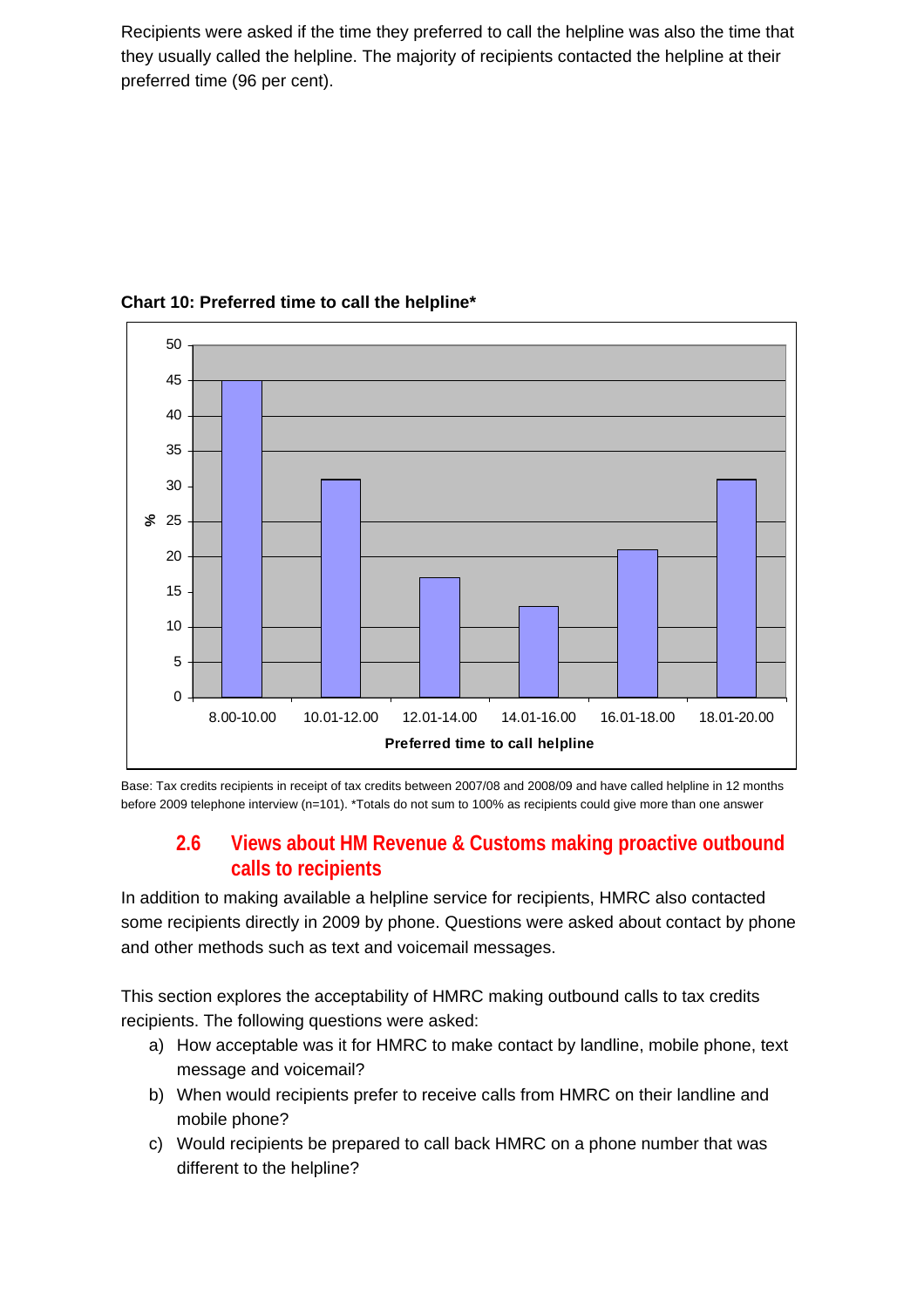# **How acceptable is it for HM Revenue & Customs to make contact by landline, mobile phone, text message or voicemail? [12](#page-19-0)**

Nine out of ten (90 per cent) recipients with a landline said it was acceptable for HMRC to contact them in this way. Differences emerged, amongst those with landlines, by age and ethnicity.

- Ninety-five per cent of those aged 50 or over with a landline said that it was acceptable for HMRC to call their landline compared with 86 per cent of those aged under 30.
- White recipients were also more likely to say that it was acceptable to be contacted on their landline than BAME recipients (92 per cent compared with 75 per cent).

A smaller proportion of recipients who had a mobile phone said that it was acceptable to be called on their mobile phone (60 per cent).

- Younger recipients were more willing to be contacted in this way. Seventy-seven per cent of those aged under 30 said that it was acceptable for HMRC to call on their mobile compared with fifty-three per cent of those aged 50 or over.
- Differences also emerged by household type. Single recipients were more likely to say that it was acceptable for HMRC to make contact on their mobile phone than those living in couple households (71 per cent compared with 55 per cent).
- Employment status also mattered. Eighty-three per cent of those working 15 hours or fewer per week said that mobile phone contact was acceptable compared with fifty-seven per cent of those working 16 hours or more.
- Recipients with a longstanding illness or disability were also more likely to say that it was acceptable for HMRC to call their mobile phone (71 per cent compared with 58 per cent).

Fifty-eight per cent of recipients who had a mobile phone said that it was acceptable to be contacted by text message. Differences emerged by age, household type and employment status.

- As with calls to the mobile, younger people were more willing to be contacted by text. Two-thirds (sixty-five per cent) of recipients aged under 30 stated that it was acceptable for HMRC to make contact by text message while about half of those aged 50 or over said this was acceptable (48 per cent).
- Sixty-six per cent of single households said it was acceptable to be contacted by text message compared with fifty-four per cent of couple households.
- Those working 15 hours or less per week were also more likely to say it was acceptable for HMRC to make contact by text message than those working 16 hours or more per week (75 per cent compared with 55 per cent).

Voicemail was considered the least acceptable way for HMRC to contact recipients (55 per cent). Fifty-six per cent of white recipients said it was acceptable to be contacted by

l

<span id="page-19-0"></span> $12$  Please note that recipients were asked about the acceptability of contact by mobile phone and text message if they owned a mobile phone and by landline if they had a landline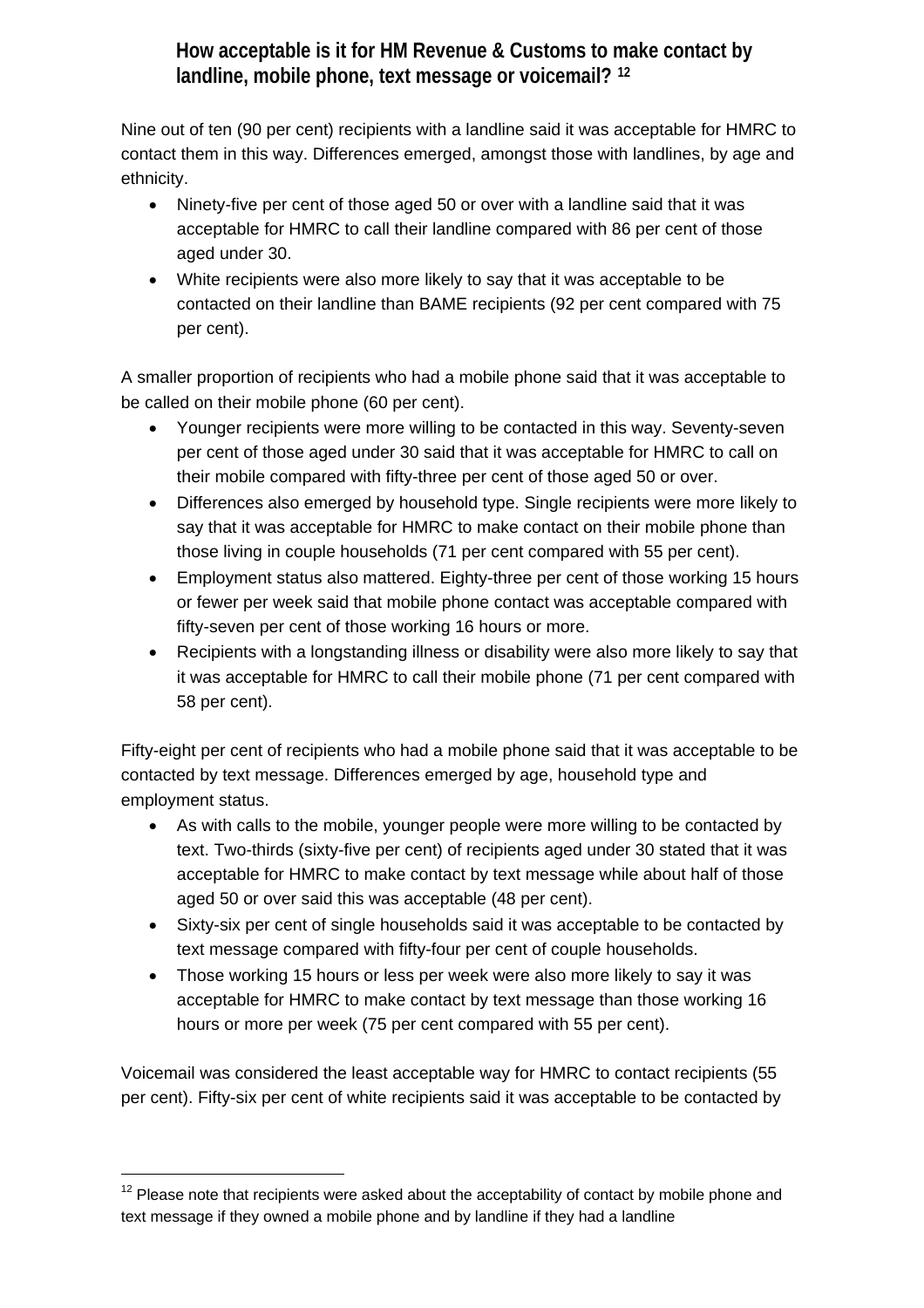voicemail compared with forty-three per cent of BAME recipients. Recipients' views did not vary by the other characteristics explored.<sup>[13](#page-20-0)</sup>

A small percentage of recipients (four per cent) reported that none of the communication channels were acceptable.<sup>[14](#page-20-1)</sup>

A summary of recipient preferences is presented in Chart 11.



**Chart 11: Acceptability of HM Revenue & Customs making contact with recipients about their tax credits claim by mode of contact** 

Base: Tax credits recipients in receipt of tax credits in 2007/2008 and 2008/2009 (Landline=998, Mobile phone=940, Text message=940, Voicemail=1091)

# **When would recipients prefer to be contacted by HM Revenue & Customs?**

Recipients who owned a landline or mobile were asked further questions as appropriate. Recipients most often mentioned that they would prefer to be contacted after 6pm both on their landline or mobile phone (71 per cent and 64 per cent) (Chart 12).

- Recipients working 16 hours or more per week were more likely, than those working 15 hours or less, to prefer to be contacted on their landline (73 per cent compared with 53 per cent) between 6 and 8pm.
- Recipients working 16 hours or more a week were also more likely to prefer to be contacted on their mobile phone between 6 and 8pm (67 per cent preferred this compared with 49 per cent working 15 hours or less a week).

 $\overline{a}$ 

<span id="page-20-0"></span> $13$  Please refer to Appendix A for a list of other characteristics that were considered but were found not to be related to the acceptability of HM Revenue & Customs making contact via landline, mobile phone, text message and voicemail.

<span id="page-20-1"></span> $14$  The number of cases is too low for analysis by recipient characteristics.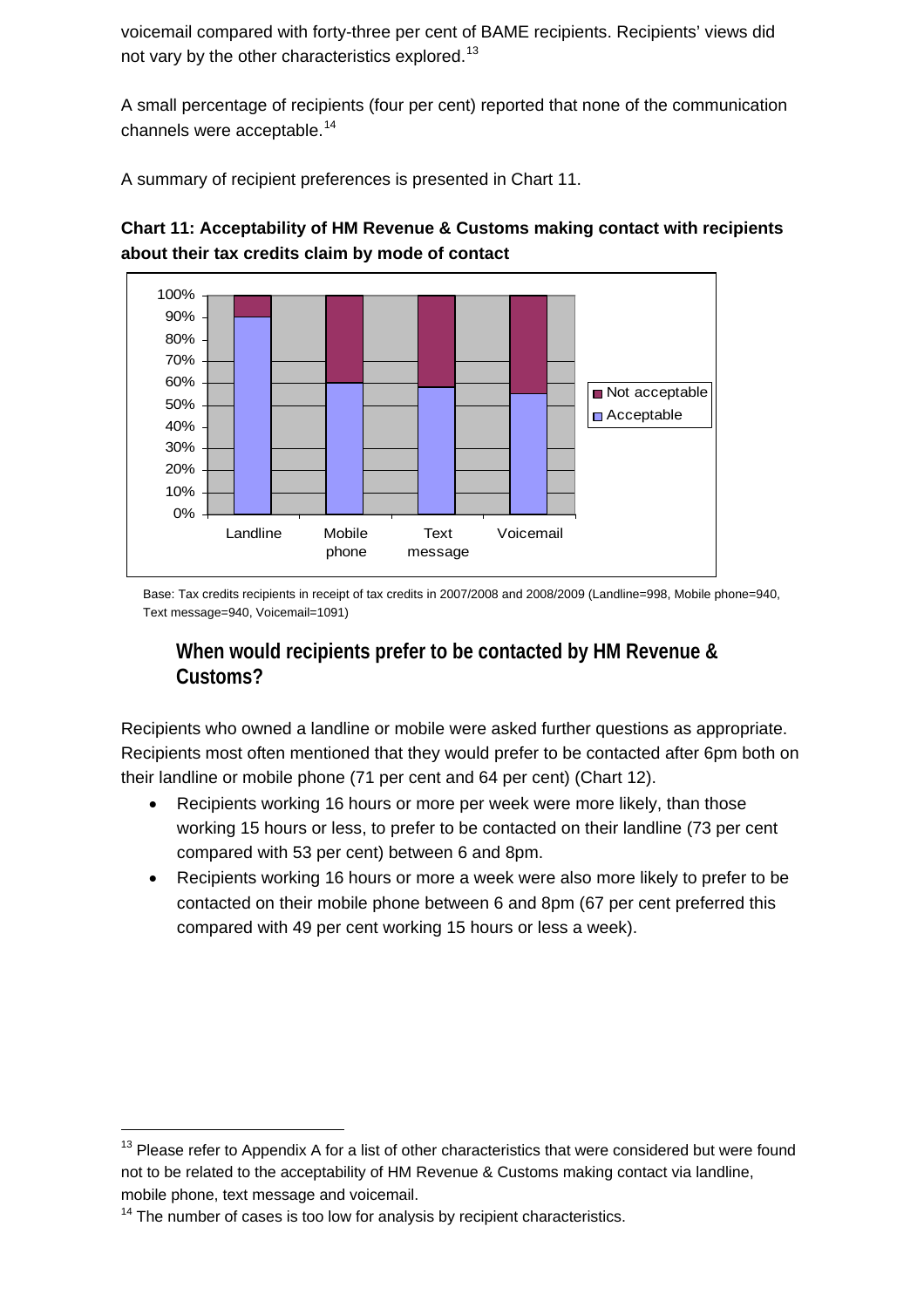

<span id="page-21-0"></span>**Chart 12: Preferred time for HM Revenue & Customs to call mobile or landline\*** 

Base: Tax credits recipients in receipt of tax credits in 2007/2008 and 2008/2009 \* Mobile times asked of those owning a mobile n=567 and landline times asked of those owning a landline n=902. Totals add to over 100% as recipients could give more than one answer

### **Would recipients call back on a number that was different to the helpline?**

Recipients were asked if they would call HMRC back on a number that was different from the helpline number, if HMRC asked them to do so. Around four in ten (46 per cent) said that it would depend on the circumstances and forty-two per cent said they would call back. Twelve per cent would not call back on a different number. Recipients that said that calling back would depend on the circumstances were asked what these were. Fifty-three per cent who said it would depend on whether they could be sure that the call was really from HMRC, forty-seven per cent said it would depend on the cost of the call. Twenty-one per cent said it would depend on what the call was about and five per cent said another reason $15$ 

# **2.7 Interactive voice recording**

HMRC introduced Interactive Voice Recording (IVR) in April 2009 to play recorded messages to callers while they are waiting to be connected to an advisor. These messages provided a range of information to callers, for example, advising them to make sure that they had all the necessary information at hand, to send in the renewal form by post, when to expect their payment etc. Some messages were only played at specific times during the year, for example during the renewals period. Questions were asked about whether recipients recalled hearing the messages and whether or not they found them useful.

l

<span id="page-21-1"></span><sup>&</sup>lt;sup>15</sup> Note: Recipients may have given more than one response to this question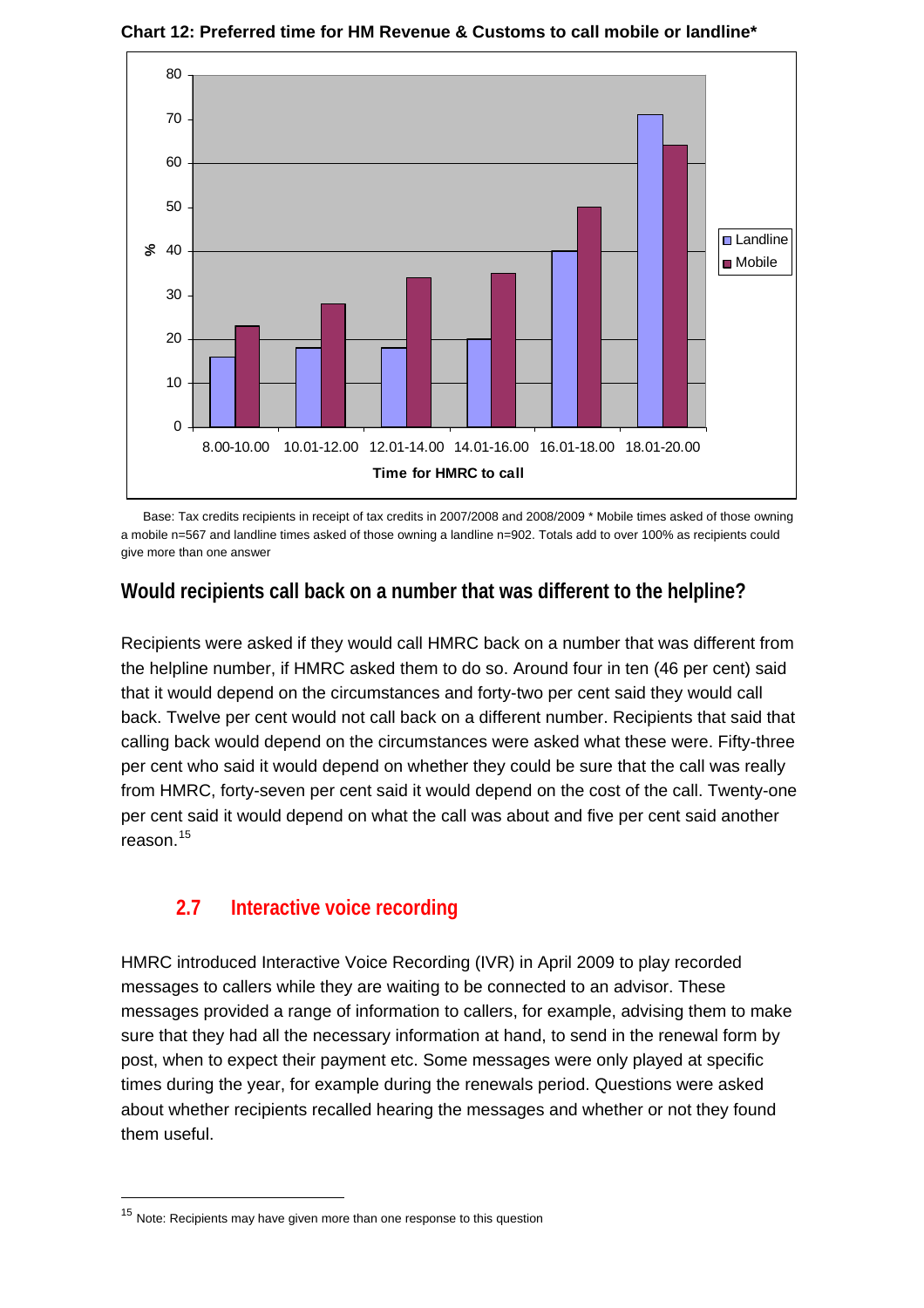Recipients who had called the helpline after March 2009 and waited for their call to be answered were asked further questions (as they would have been played the IVR messages). Most remembered hearing the messages and thought that the information was useful.

• Eighty-six per cent of recipients said that they remembered that they heard the messages. Of those, eighty-seven per cent remembered the message content.

Of those who remembered the message content:

- Seventy-two per cent thought that it was useful.
- Half reported that they followed the advice given by the message (51 per cent).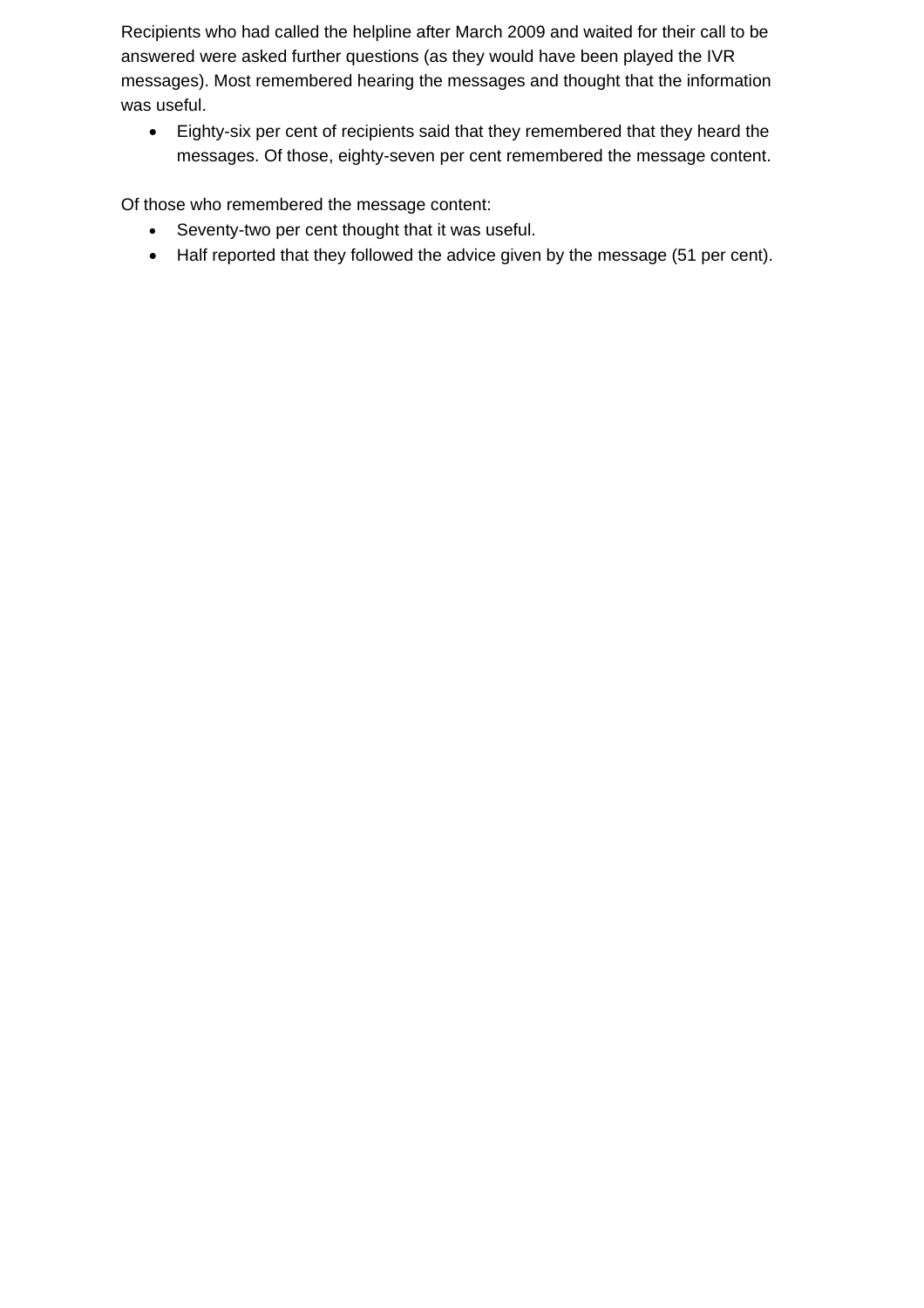# <span id="page-23-0"></span>**3 Conclusions**

#### **Experience and perception of the tax credits helpline**

Sixty-seven per cent of recipients had used the helpline in the 12 months before the interviews took place. The majority of recipients called the helpline to report a change or renew tax credit award. Most recipients said that their query to the helpline had been dealt with by the first person that they spoke to (80 per cent). Overall, recipients were satisfied with their experience of calling the helpline.

#### **Recipients' 'call journey'**

Overall, the majority of recipients had their call answered by the helpline but some had to wait before their call was answered. Of those who did not get through to an advisor or hung up straightaway a very small proportion made contact with HMRC in another way (less than one per cent). Those who had to wait to get through to an advisor were generally not deterred from contacting the helpline again in the future. Most recipients that had called the helpline said that the number of options they had to listen to before being connected to an advisor was about what they expected (87 per cent).

#### **Views about information given by the helpline**

Most recipients were confident about the accuracy of the information or advice provided by the helpline (86 per cent) and their own ability to understand the advice given (90 per cent). The small minority of recipients that were not given any information tended to be calling to let HMRC know something or reporting changes of circumstances. If recipients were making a general query they were less likely to feel confident about the accuracy of the information given.

#### **Cost of calling the tax credits helpline**

The majority of those that called the helpline from a mobile phone thought that it was either very expensive or expensive. Nine per cent of all recipients were deterred by the cost from calling the helpline again. Recipients that had a mobile phone only were most likely to be deterred by the cost (18 per cent). Those who found the helpline too costly tended not to use another method to contact HMRC. A large proportion of these recipients said that they were calling to report changes of circumstances (45 per cent) or renew their award (25 per cent). This means that queries may not have been raised and information not reported possibly leading to errors.

#### **Helpline opening hours**

Recipients were generally aware of the helpline opening hours (71 per cent) although more than a quarter were unaware. The majority of recipients were aware that the helpline was open on weekdays with a smaller proportion aware that it was open on Saturdays (75 per cent) and Sundays (72 per cent). Recipients that were newer to the tax credits system were less likely to be aware of the opening and closing times.

#### **Views about HM Revenue and Customs making proactive outbound calls to recipients**

Overall, recipients were happy to be contacted by HMRC although some communication channels were seen as more acceptable than others. Contact by landline was acceptable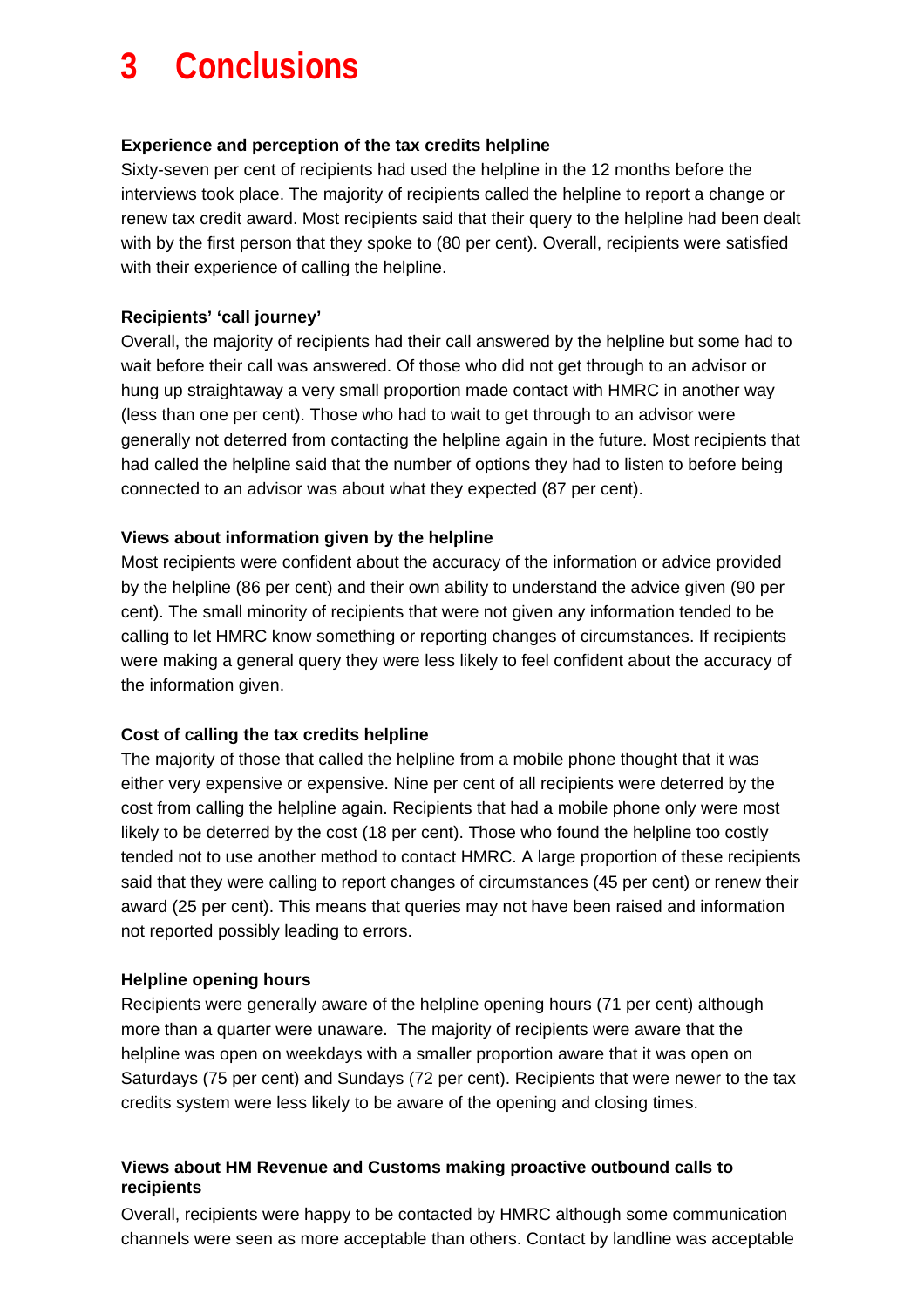to the majority of recipients that owned a landline (90 per cent). The percentage of mobile phone owners that said contact by mobile phone (60 per cent) or text message (58 per cent) was acceptable was lower. Voicemail message were acceptable for the smallest percentage of recipients (55 per cent). Very few recipients said that none of these means of communication was acceptable (four per cent). Certain groups of recipients were more likely to find contact by particular communication channels acceptable. White recipients and those in older age groups were more likely to say that the landline was an acceptable means of making contact. Those in younger age groups, in single households and working less than 15 hours per week were more likely to say that it was acceptable for HMRC to make contact by mobile phone or text message.

#### **Interactive voice recording**

Eighty-six per cent of recipients asked about the IVR messages recalled hearing them. The majority of these people thought that the messages were useful and followed the advice given if it was relevant to them.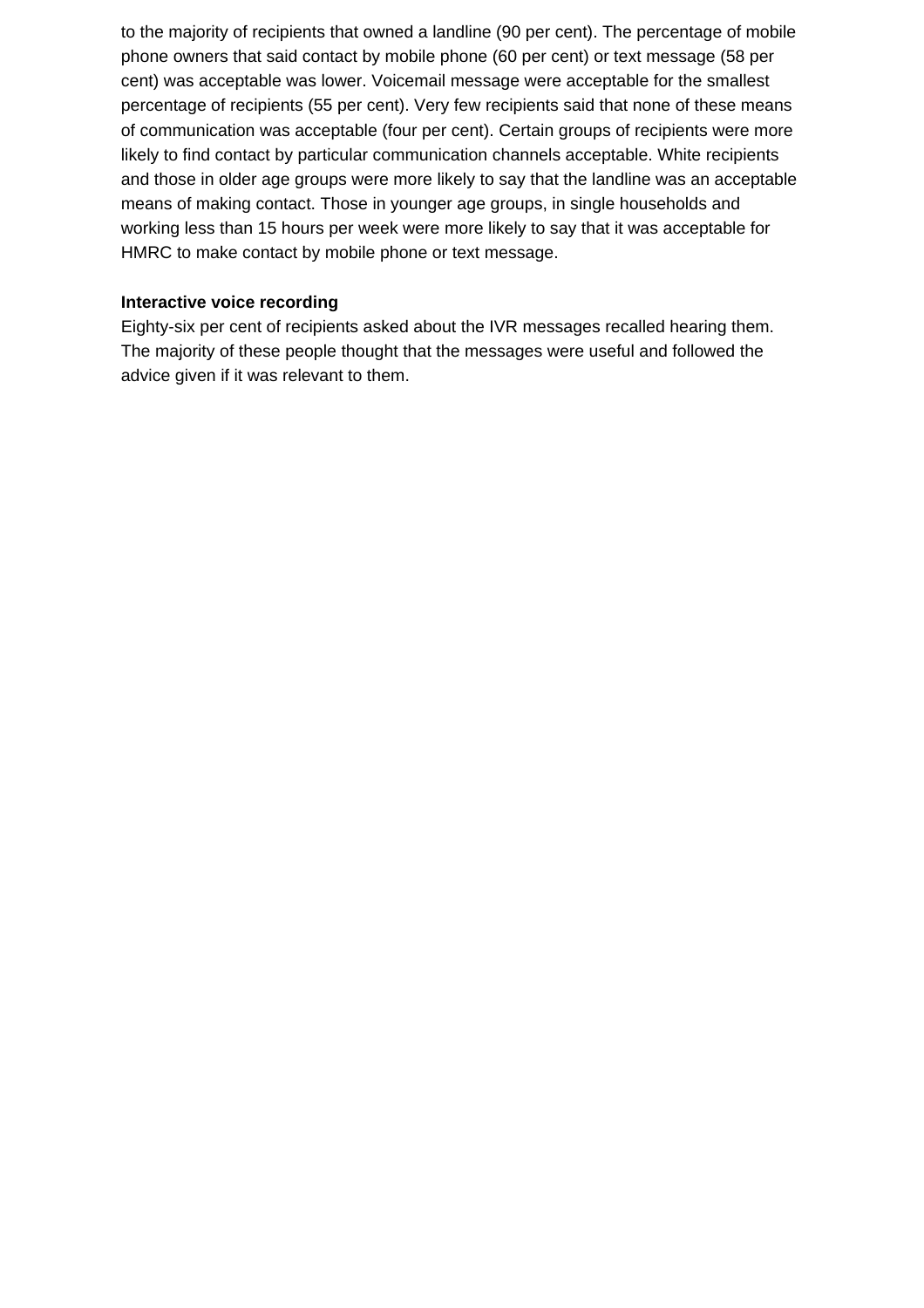# <span id="page-25-0"></span>**Appendix A Respondent characteristics considered**

The report discusses only subgroup differences that were statistically significant. The table below presents subgroups that were analysed for each topic but found not to be related to the outcome.

| rabic A.T. Respondent characteristics ased in the analysis<br>Topic | Considered but not significant                                              |
|---------------------------------------------------------------------|-----------------------------------------------------------------------------|
| Satisfaction with helpline                                          | Ethnicity<br>$\bullet$                                                      |
|                                                                     | At least one adult in benefit unit with limiting long standing              |
|                                                                     | illness                                                                     |
|                                                                     | Household income                                                            |
|                                                                     | Length of tax credits receipt<br>٠                                          |
| Perceived ease of contacting                                        | Ethnicity<br>$\bullet$                                                      |
| the helpline                                                        | At least one adult in benefit unit with limiting long standing<br>$\bullet$ |
|                                                                     | illness                                                                     |
|                                                                     | Household income<br>$\bullet$                                               |
|                                                                     | Household type                                                              |
|                                                                     | <b>Employment status</b>                                                    |
|                                                                     | Length of tax credits receipt<br>$\bullet$                                  |
| Outcome of calling helpline                                         | Ethnicity<br>$\bullet$                                                      |
|                                                                     | At least one adult in benefit unit with limiting long standing              |
|                                                                     | illness                                                                     |
|                                                                     | Date helpline last called<br>٠                                              |
|                                                                     | Reason for calling helpline<br>$\bullet$                                    |
| Discouraged from calling                                            | Ethnicity<br>٠                                                              |
| helpline if had to wait                                             | At least one adult in benefit unit with limiting long standing              |
|                                                                     | illness                                                                     |
|                                                                     | Household income<br>$\bullet$                                               |
|                                                                     | Household type<br>٠                                                         |
|                                                                     | <b>Employment status</b><br>٠                                               |
| Confidence in accuracy of                                           | Ethnicity<br>٠                                                              |
| information provided by                                             | At least one adult in benefit unit with limiting long standing              |
| helpline                                                            | illness                                                                     |
|                                                                     | Household income                                                            |
|                                                                     | Household type                                                              |
|                                                                     | <b>Employment status</b>                                                    |
| Confidence in own ability to                                        | Ethnicity<br>$\bullet$                                                      |
| understand information                                              | Household income                                                            |
| provided by helpline                                                | Household type                                                              |
|                                                                     | <b>Employment status</b><br>٠                                               |
|                                                                     | Reason for calling helpline<br>٠                                            |
| Views about cost of calling                                         | Ethnicity<br>$\bullet$                                                      |
| helpline from a mobile phone                                        | At least one adult in benefit unit with limiting long standing              |
|                                                                     | illness                                                                     |
|                                                                     | Household income<br>$\bullet$                                               |
|                                                                     | Landline ownership                                                          |
| Awareness of helpline opening                                       | Ethnicity<br>٠                                                              |
| hours                                                               | At least one adult in benefit unit with limiting long standing              |
|                                                                     | illness                                                                     |

Table A.1. Respondent characteristics used in the analysis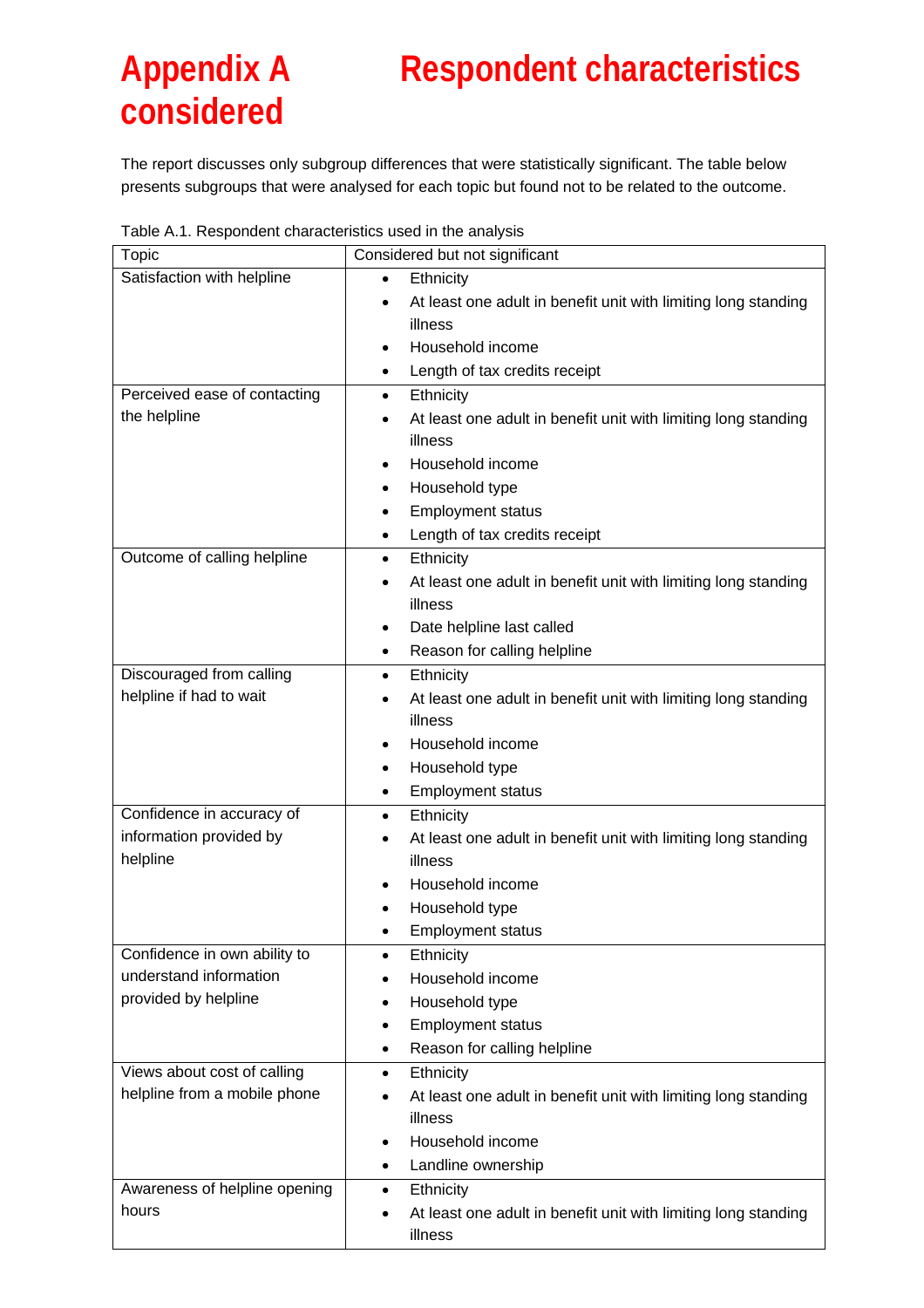|                                 | Household type<br>$\bullet$                                                 |
|---------------------------------|-----------------------------------------------------------------------------|
|                                 | <b>Employment status</b><br>$\bullet$                                       |
| Preferred time to call tax      | Ethnicity<br>$\bullet$                                                      |
| credits helpline                | Household type<br>٠                                                         |
| Acceptable for HM Revenue &     | At least one adult in benefit unit with limiting long standing<br>$\bullet$ |
| Customs to contact landline     | illness                                                                     |
|                                 | Household type<br>$\bullet$                                                 |
|                                 | <b>Employment status</b><br>٠                                               |
| Acceptable for HM Revenue &     | Ethnicity<br>$\bullet$                                                      |
| Customs to contact mobile       |                                                                             |
| phone                           |                                                                             |
| Acceptable for HM Revenue &     | Ethnicity<br>$\bullet$                                                      |
| Customs to contact via text     | At least one adult in benefit unit with limiting long standing              |
| message                         | illness                                                                     |
| Acceptable for HM Revenue &     | Age group<br>$\bullet$                                                      |
| Customs to contact via          | At least one adult in benefit unit with limiting long standing<br>$\bullet$ |
| voicemail                       | illness                                                                     |
|                                 | Household type<br>$\bullet$                                                 |
|                                 | <b>Employment status</b><br>٠                                               |
| Call back on a number different | Ethnicity<br>$\bullet$                                                      |
| to the helpline                 | Age group<br>$\bullet$                                                      |
|                                 | At least one adult in benefit unit with limiting long standing<br>$\bullet$ |
|                                 | illness                                                                     |
|                                 | Household type<br>$\bullet$                                                 |
|                                 | <b>Employment status</b>                                                    |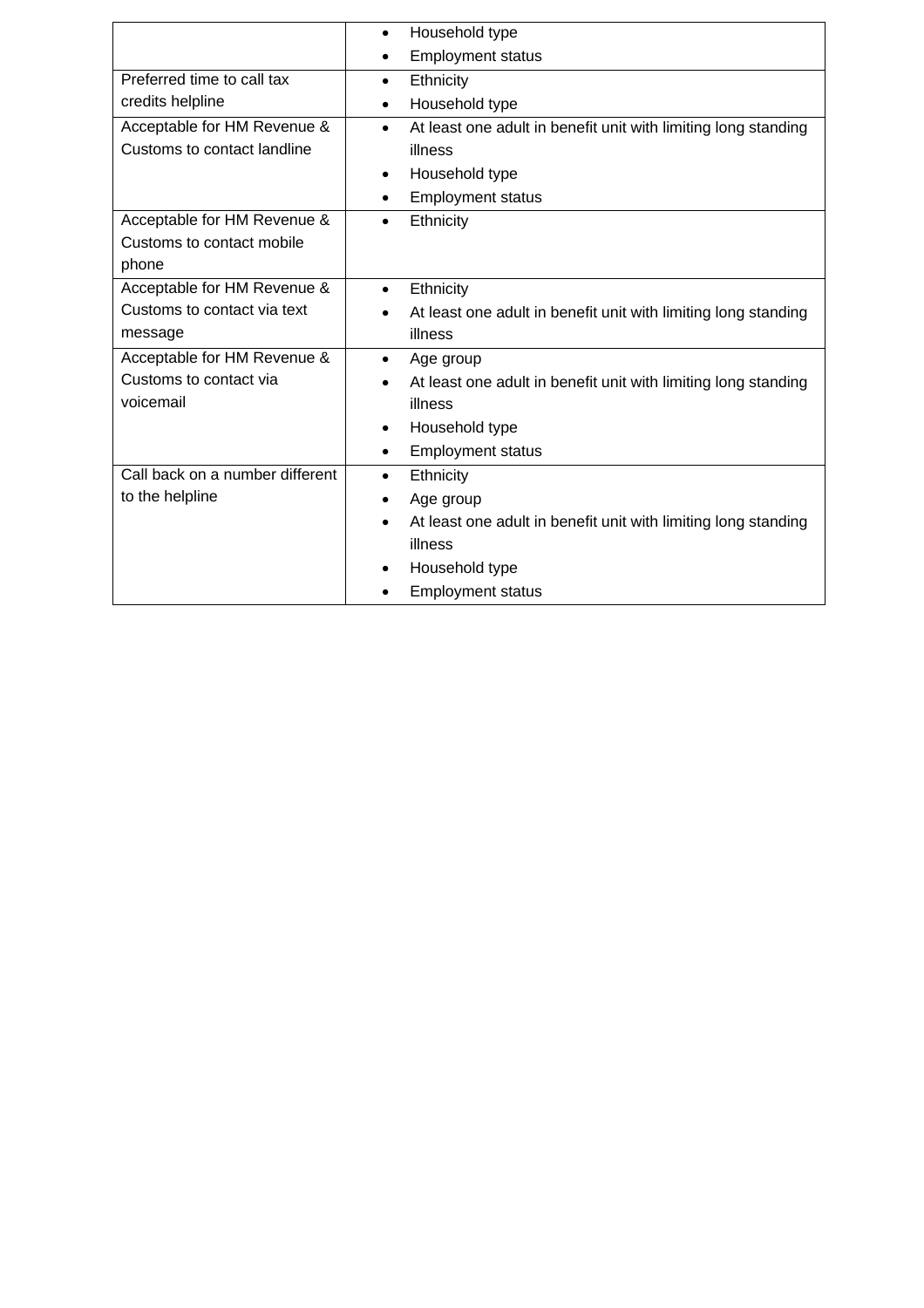# <span id="page-27-0"></span>**Appendix B Table Conventions**

#### **Guide to methods used in tables and figures cited in the text**

The majority of tables report on questions or variables with mutually exclusive responses, for example the number of changes of circumstances reported in the last year. In these tables the percentages will generally sum to 100, however there may be some instances were percentages will not sum to exactly 100% because of rounding.

Where the question allowed multiple responses, (i.e. the respondent could chose a number of responses rather than just one) the percentages will not sum to 100.

Base The weighted count is the base presented in all tables.

0 Percentage value is greater than 0, but less than 0.5, which is rounded down.

- Figures are based on less than 25 cases and are not robust, therefore results not presented in this report.
- " " A blank space in a table where a percent figure is expected indicates that there were no responses in the category.

Statistical significance was tested using logistic regression for complex samples. Unless stated otherwise, all the differences cited in the text or presented in the charts are statistically significant at the 95% level.

The information presented in this report uses data from the Panel Study that have been statistically weighted to take account of the technical issues such as sample design.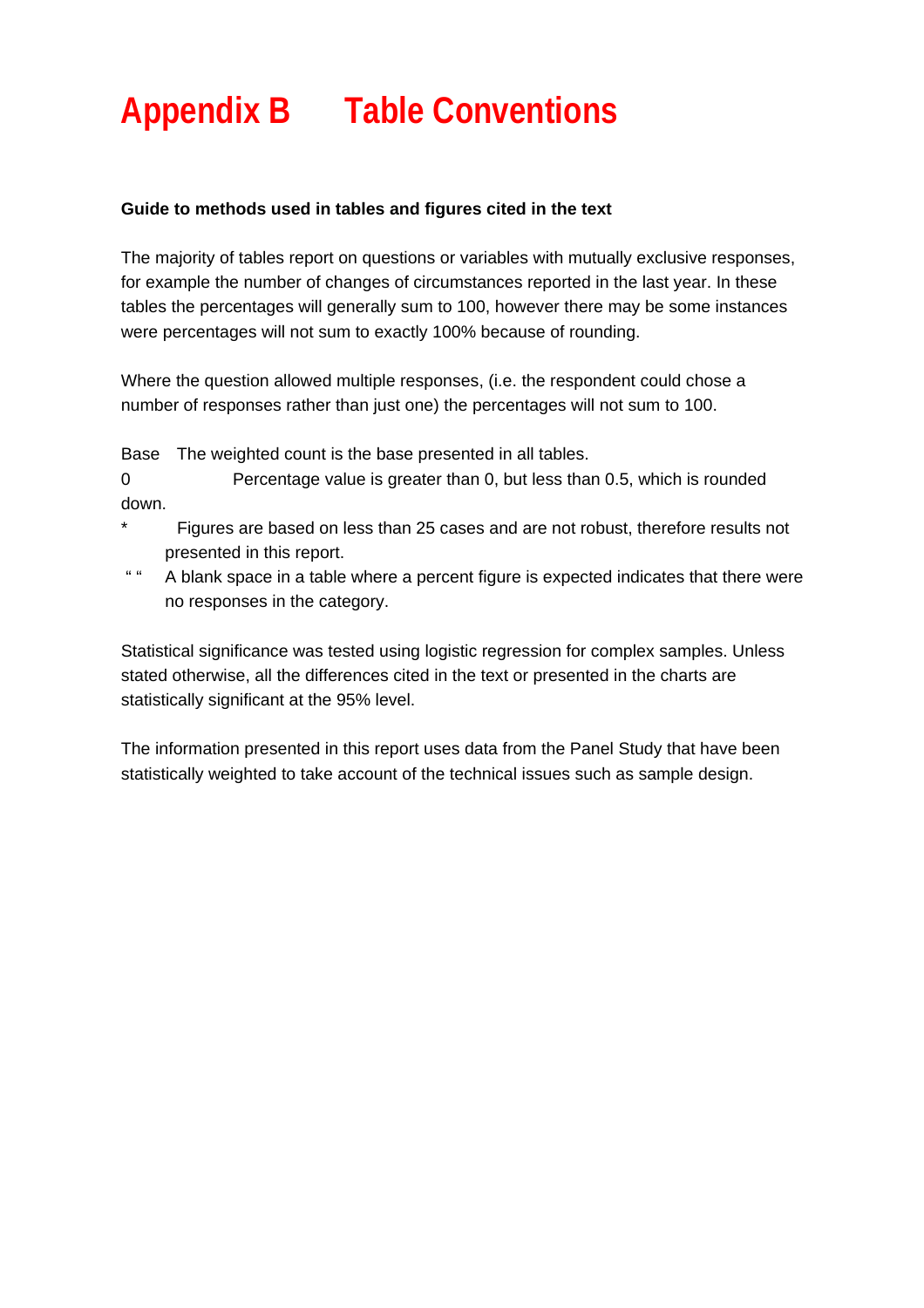# <span id="page-28-0"></span>**Appendix C Tables**

| Table 1. Method of contacting HM Revenue & Customs in 12 months before interview in |  |  |
|-------------------------------------------------------------------------------------|--|--|
| 2008                                                                                |  |  |

|                          | %    |
|--------------------------|------|
| Helpline                 | 67   |
| Website                  | 15   |
| Letter or email          | 5    |
| Visited local tax office | 2    |
| Weighted base (n)        | 1092 |

Base: Tax credits recipients in receipt of tax credits between 2007/2008 and 2008/2009

#### Table 2. Called tax credits helpline in 12 months before interview in 2009

|       |     | Weighted base |  |  |
|-------|-----|---------------|--|--|
|       | %   |               |  |  |
| Yes   | 67  | 562           |  |  |
| No    | 33  | 275           |  |  |
| Total | 100 | 837           |  |  |

Base: Tax credits recipients in receipt of tax credits between 2007/2008 and 2008/2009

#### Table 3. Reason for calling the helpline

|                                                             | %   |
|-------------------------------------------------------------|-----|
| Reporting changes                                           | 60  |
| Renewing tax credits award                                  | 30  |
| Under or overpayment                                        | 9   |
| To make sure that everything was all right with my<br>claim | 9   |
| Why I had not received my payment                           | 4   |
| Applying for the tax credits                                | 3   |
| Other reason                                                | 3   |
| All                                                         | 118 |
| Weighted base (n)                                           | 733 |

Base: Tax credits recipients in receipt of tax credits between 2007/2008 and 2008/2009 and have called helpline in 12 months before 2008 telephone interview

Note: Recipients may have given more than one response to this question and the helpline may have been called for multiple reasons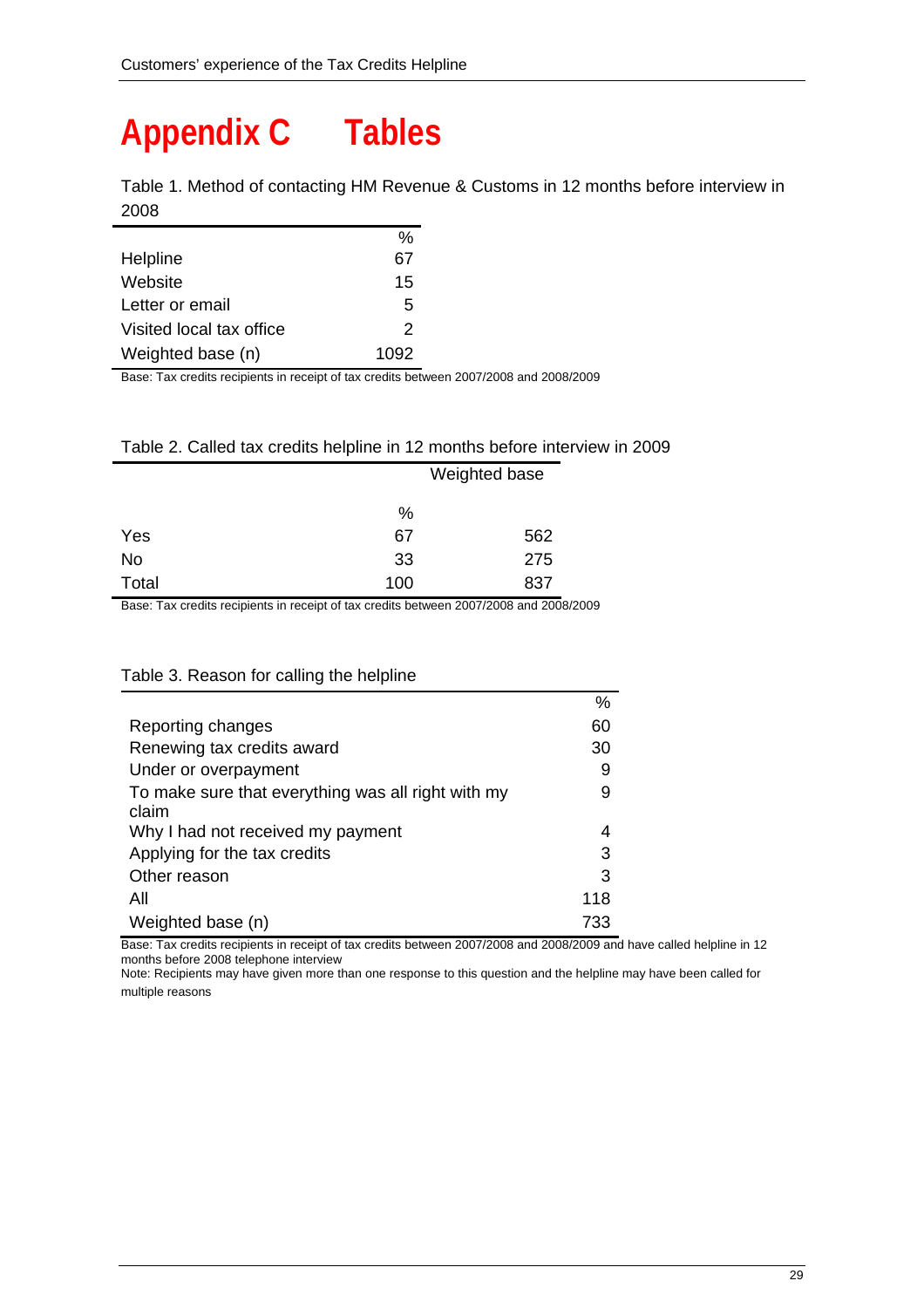#### Table 4. How call to helpline was dealt with

|                                                                | %   | Weighted |
|----------------------------------------------------------------|-----|----------|
|                                                                |     | base     |
| The first person that you spoke to fully dealt with your query | 80  | 586      |
| You were transferred/passed to another person                  | 7   | 50       |
| You were put on hold and you did not to speak to anyone        | 3   | 22       |
| The telephone was not answered                                 | 2   | 14       |
| Other outcome                                                  |     | 56       |
| Total                                                          | 100 | 729      |

Base: Tax credits recipients in receipt of tax credits between 2007/2008 and 2008/2009 and have called helpline in 12 months before 2008 face to face interview

|                                    |               |        | . . |
|------------------------------------|---------------|--------|-----|
|                                    | Single        | Couple | Αll |
|                                    | $\frac{0}{0}$ | $\%$   | %   |
| Satisfied                          | 89            | 80     | 83  |
| Neither satisfied nor dissatisfied | 3             | 6      | 5   |
| <b>Dissatisfied</b>                | 8             | 14     | 12  |
| Total                              | 100           | 100    | 100 |
| Weighted base                      | 268           | 465    | 733 |

#### Table 5. Satisfaction with helpline last time called by household type

Base: Tax credits recipients in receipt of tax credits between 2007/2008 and 2008/2009 and have called helpline in 12 months before 2008 face to face interview

|                                    | $0 - 15$ | At least one  | All |
|------------------------------------|----------|---------------|-----|
|                                    | hours    | adult working |     |
|                                    | per      | 16 or more    |     |
|                                    | week     | hours per     |     |
|                                    |          | week          |     |
|                                    | %        | %             | %   |
| Satisfied                          | 82       | 91            | 83  |
| Neither satisfied nor dissatisfied | 6        | 2             | 5   |
| <b>Dissatisfied</b>                | 13       |               | 12  |
| Total                              | 100      | 100           | 100 |
| Weighted base                      | 103      |               | 733 |

#### Table 6. Satisfaction with helpline last time called by employment status

Base: Tax credits recipients in receipt of tax credits between 2007/2008 and 2008/2009 and have called helpline in 12 months before 2008 face to face interview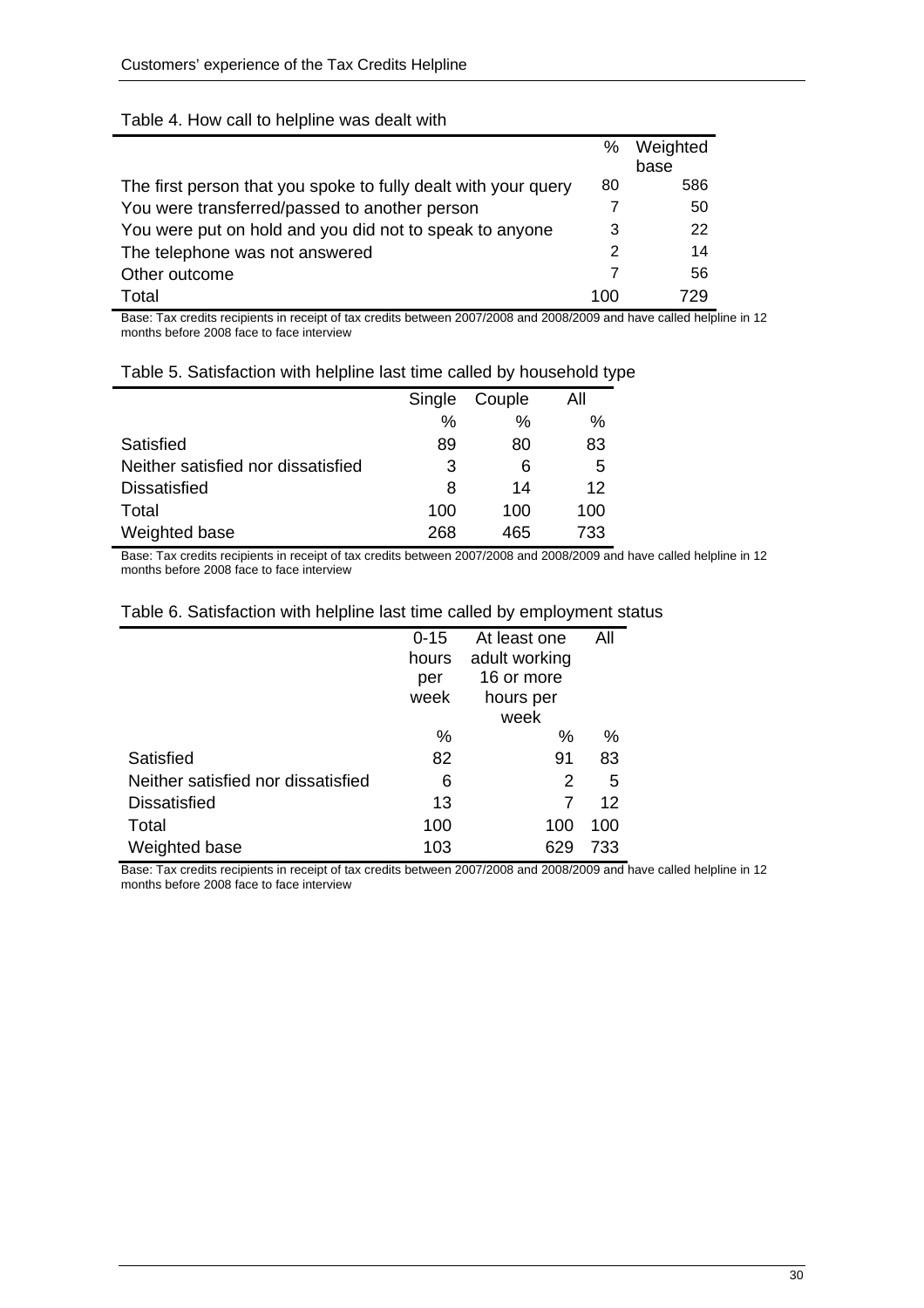|                                                             |               | Satisfied | <b>Neither</b><br>satisfied<br>nor | <b>Dissatisfied</b> | Total | Weighte<br>base |
|-------------------------------------------------------------|---------------|-----------|------------------------------------|---------------------|-------|-----------------|
|                                                             |               |           | dissatisfied                       |                     |       |                 |
| Applying for the tax credits                                | %             | 90        | 5                                  | 5                   | 100   |                 |
| Reporting changes                                           | $\frac{0}{0}$ | 85        | 5                                  | 9                   | 100   |                 |
| Renewing tax credits award                                  | $\%$          | 92        | 4                                  | 4                   | 100   |                 |
| Under or overpayment                                        | $\%$          | 60        | 6                                  | 34                  | 100   |                 |
| Why I had not received a payment                            | $\%$          | 51        |                                    | 49                  | 100   |                 |
| To make sure that everything was<br>all right with my claim | $\%$          | 88        | 6                                  | 6                   | 100   |                 |
| Other reason                                                | %             | 62        | 12                                 | 26                  | 100   |                 |
| All                                                         | $\frac{0}{0}$ | 83        | 5                                  | 12                  | 100   |                 |

#### Table 7. Satisfaction with helpline last time called by reason for calling

Base: Tax credits recipients in receipt of tax credits between 2007/2008 and 2008/2009 and have called helpline in 12 months before 2008 face to face interview

#### Table 8. Ease of contacting helpline

|                            | Called      | All   |
|----------------------------|-------------|-------|
|                            | helpline in | cases |
|                            | last 12     |       |
|                            | months      |       |
|                            | before      |       |
|                            | interview   |       |
|                            | %           | %     |
| Easy                       | 83          | 81    |
| Neither easy nor difficult | 5           | 6     |
| <b>Difficult</b>           | 10          | 10    |
| It varies                  | 2           | 2     |
| Total                      | 100         | 100   |
| Weighted base              | 562         | 1053  |

Base: Tax credits recipients in receipt of tax credits between 2007/2008 and 2008/2009

#### Table 9. Ease of contacting helpline

|                            | % |               | Weighted |
|----------------------------|---|---------------|----------|
|                            |   |               | base     |
| Very easy                  |   | 37            | 388      |
| Fairly easy                |   | 45            | 469      |
| Neither easy nor difficult |   | 6             | 65       |
| Fairly difficult           |   | 6             | 63       |
| Very difficult?            |   | 4             | 46       |
| It varies                  |   | $\mathcal{P}$ | 22       |
| Total                      |   | 100           | 1053     |

Base: Tax credits recipients in receipt of tax credits between 2007/2008 and 2008/2009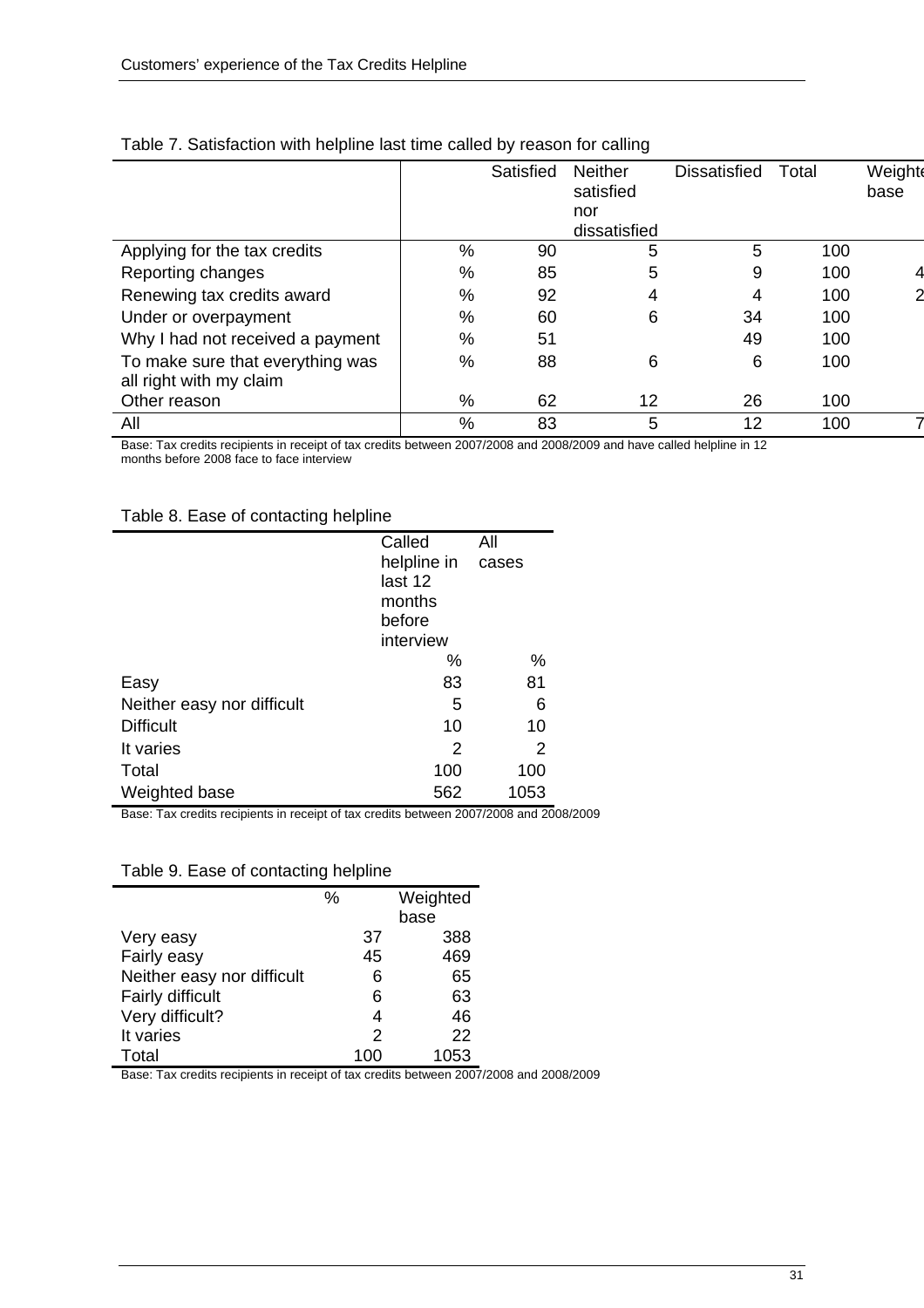|                                  | %   | Weighted |
|----------------------------------|-----|----------|
|                                  |     | base     |
| Got through straightaway         | 47  | 250      |
| Waited and call was answered     | 46  | 247      |
| Waited and call was not answered | 3   | 17       |
| Hung up straightaway             | 4   | 22       |
| Total                            | 100 | 536      |

#### Table 10. Outcome of last call to helpline

Base: Tax credits recipients in receipt of tax credits between 2007/2008 and 2008/2009 and have called helpline in 12 months before 2009 telephone interview

#### Table 11. Outcome of last call to helpline by ethnicity

|                          | White | Black & minority All<br>ethnic |     |
|--------------------------|-------|--------------------------------|-----|
|                          | %     | $\%$                           | %   |
| Got through straightaway | 48    | 30                             | 46  |
| Had to wait              | 52    | 70                             | 54  |
| Total                    | 100   | 100                            | 100 |
| Weighted base            | 494   | 47                             | 541 |

Base: Tax credits recipients in receipt of tax credits between 2007/2008 and 2008/2009 and have called helpline in 12 months before 2009 telephone interview

| Table 12. Outcome of last call to helpline by perceived ease of contacting helpline |  |
|-------------------------------------------------------------------------------------|--|
|-------------------------------------------------------------------------------------|--|

|               | Easy | Neither easy        | All |
|---------------|------|---------------------|-----|
|               |      | or                  |     |
|               |      | difficult/Difficult |     |
|               | $\%$ | %                   | %   |
| Got through   | 51   | 18                  | 46  |
| straightaway  |      |                     |     |
| Had to wait   | 49   | 82                  | 54  |
| Total         | 100  | 100                 | 100 |
| Weighted base | 453  | 79                  | 532 |

Base: Tax credits recipients in receipt of tax credits between 2007/2008 and 2008/2009 and have called helpline in 12 months before 2009 telephone interview

|  |  |  |  |  | Table 13. Whether less likely to contact helpline in future by ease of contacting helpline |
|--|--|--|--|--|--------------------------------------------------------------------------------------------|
|--|--|--|--|--|--------------------------------------------------------------------------------------------|

|               | Easy | Neither easy        | All |
|---------------|------|---------------------|-----|
|               |      | or                  |     |
|               |      | difficult/Difficult |     |
|               | %    | ℅                   | %   |
| Yes           | 10   | 49                  | 19  |
| No            | 90   | 51                  | 81  |
| Total         | 100  | 100                 | 100 |
| Weighted base | 220  | 65                  | 285 |
|               |      |                     |     |

Base: Tax credits recipients in receipt of tax credits between 2007/2008 and 2008/2009 and have called helpline in 12 months before 2009 telephone interview and had to wait for the call to be answered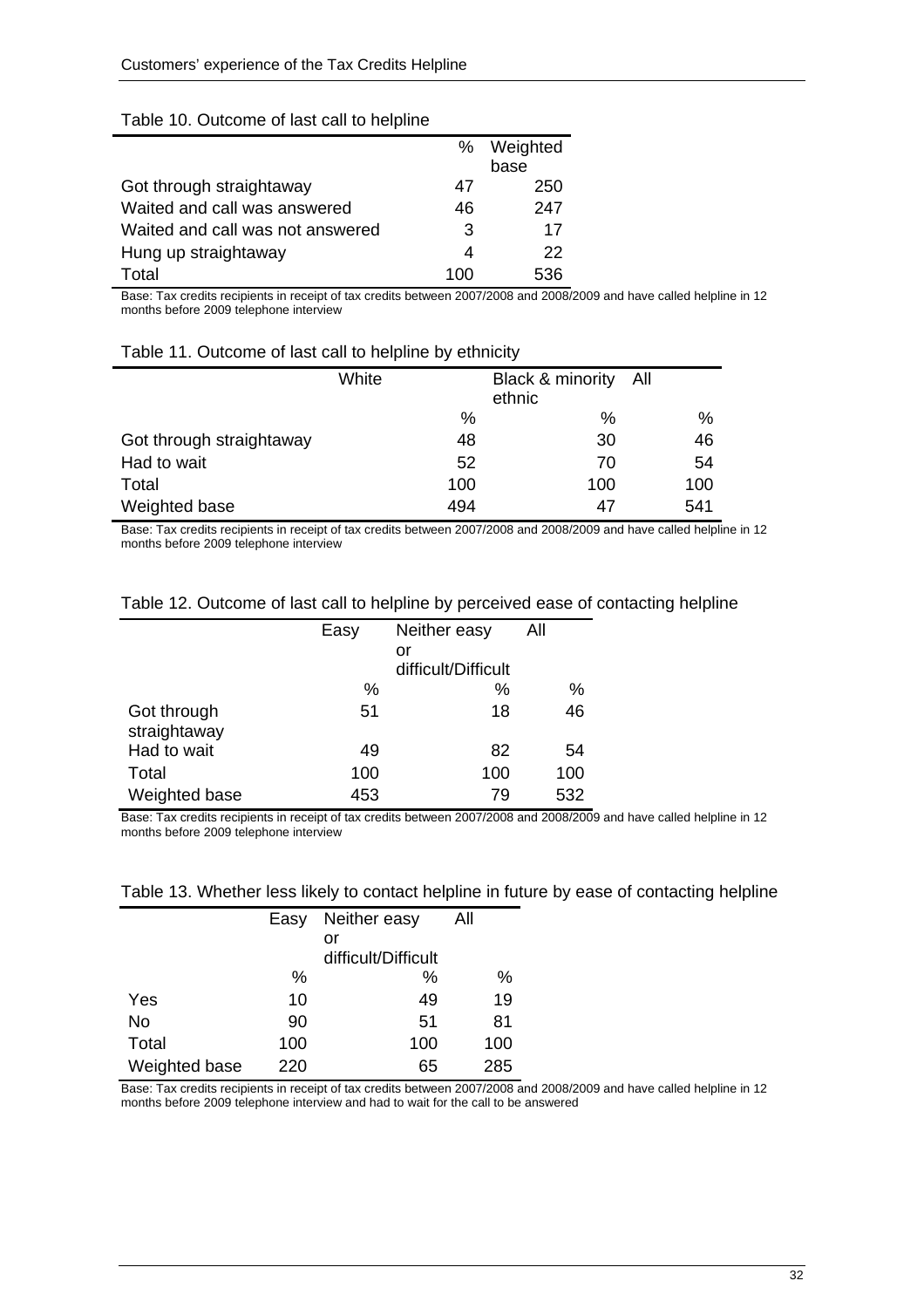|                     | Easy | Neither easy        | All |
|---------------------|------|---------------------|-----|
|                     |      | or                  |     |
|                     |      | difficult/Difficult |     |
|                     | $\%$ | %                   |     |
| More than expected  | 8    | 16                  | 9   |
| About what expected | 87   | 77                  | 85  |
| Less than expected  | 5    | 7                   | 6   |
| Total               | 100  | 100                 | 100 |
| Weighted base       | 437  | 73                  | 510 |

#### Table 14. Views about number of options by ease of contacting helpline

Base: Tax credits recipients in receipt of tax credits between 2007/2008 and 2008/2009 and have called helpline in 12 months before 2009 telephone interview

| Table 15. Confidence in accuracy of information given by helpline and own ability to |  |
|--------------------------------------------------------------------------------------|--|
| understand information                                                               |  |

|                           | Accuracy of | Own ability |
|---------------------------|-------------|-------------|
|                           | information | to          |
|                           | given       | understand  |
|                           |             | information |
|                           | $\%$        | %           |
| Confident                 | 86          | 90          |
| Not confident             | 12          | 10          |
| Not given any information | 2           | $\star$     |
| Total                     | 100         | 100         |
| Weighted base             | 526         | 516         |

Base: Tax credits recipients in receipt of tax credits between 2007/2008 and 2008/2009 and have called helpline in 12 months before 2009 telephone interview

| Table 16. Confidence in accuracy of information given by reason for calling helpline |                             |  |  |
|--------------------------------------------------------------------------------------|-----------------------------|--|--|
|                                                                                      | Renewale Changer of Ceneral |  |  |

|                           |      | Renewals Changes of | General | All  |
|---------------------------|------|---------------------|---------|------|
|                           |      | circumstances       | query   |      |
|                           | $\%$ | %                   | %       | $\%$ |
| Confident                 | 91   | 87                  | 76      | 86   |
| Not confident             |      | 10                  | 24      | 12   |
| Not given any information |      | 3                   | $\star$ | 2    |
| Total                     | 100  | 100                 | 100     | 100  |
| Weighted base             | 217  | 279                 | 58      | 554  |

Base: Tax credits recipients in receipt of tax credits between 2007/2008 and 2008/2009 and have called helpline in 12 months before 2009 telephone interview

| Table 17. Confidence that understood information given by the helpline, by longstanding |  |
|-----------------------------------------------------------------------------------------|--|
| illness or disability                                                                   |  |

|               | Longstanding<br>illness | No<br>longstanding | All |
|---------------|-------------------------|--------------------|-----|
|               |                         | illness            |     |
|               | $\%$                    | %                  | %   |
| Confident     | 84                      | 92                 | 90  |
| Not confident | 16                      | 8                  | 10  |
| Total         | 100                     | 100                | 100 |
| Weighted base | 94                      | 422                | 516 |

Base: Tax credits recipients in receipt of tax credits between 2007/2008 and 2008/2009 and have called helpline in 12 months before 2009 telephone interview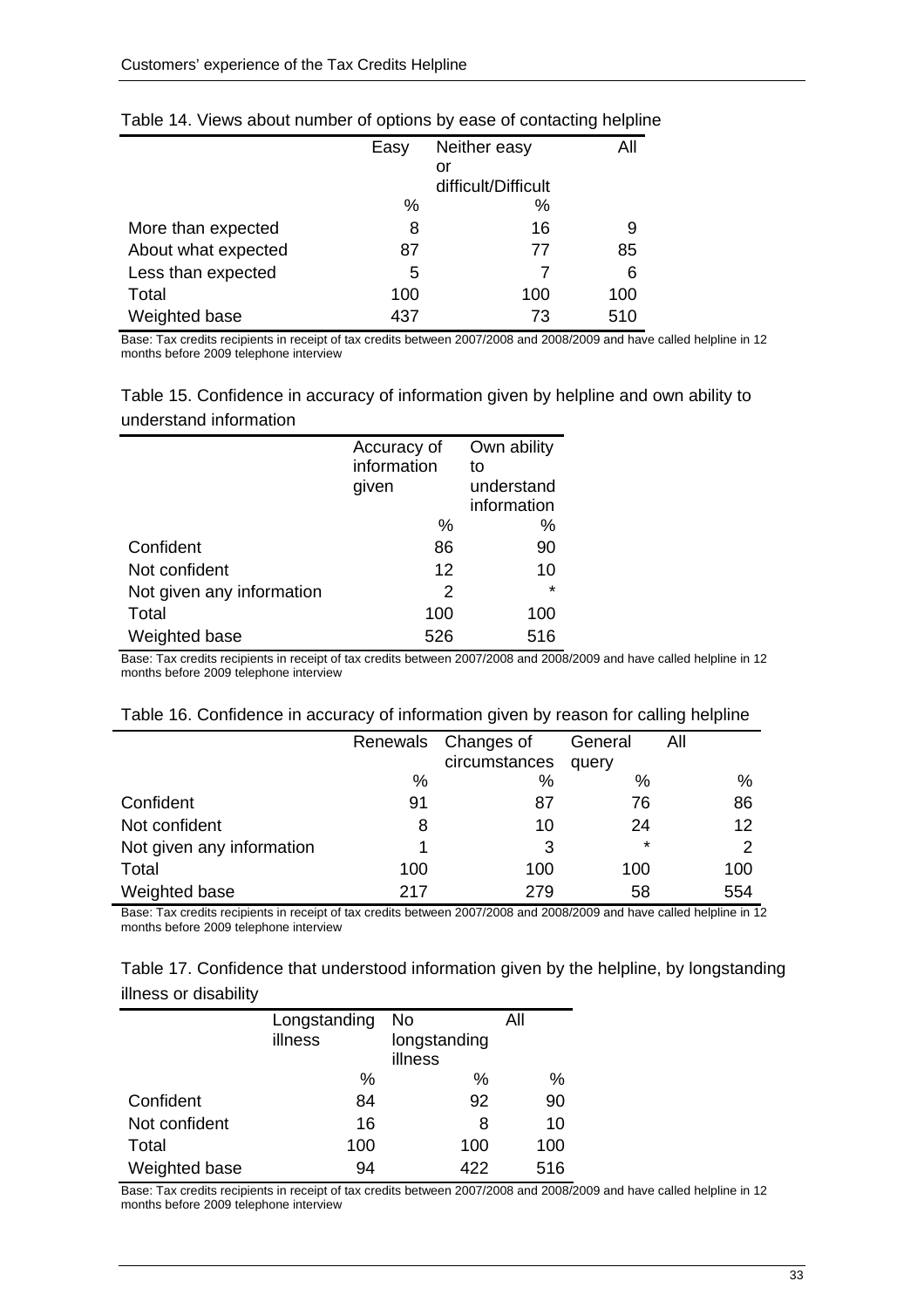|                               |     | % Weighted |
|-------------------------------|-----|------------|
|                               |     | base       |
| Calls from mobile phone       | 35  | 323        |
| Never calls from mobile phone | 65  | 605        |
| Total                         | 100 | 928        |
|                               |     |            |

#### Table 18. Calls helpline from mobile phone

Base: Tax credits recipients in receipt of tax credits between 2007/2008 and 2008/2009 who had a mobile phone

| Table 19. Use of mobile to call helpline by landline ownership |
|----------------------------------------------------------------|
|----------------------------------------------------------------|

|                         | Landline | -No      | All |
|-------------------------|----------|----------|-----|
|                         |          | landline |     |
|                         | $\%$     | ℅        | %   |
| Calls from mobile       | 30       | 79       | 35  |
| Never calls from mobile | 70       | 21       | 65  |
| Total                   | 100      | 100      | 100 |
| Weighted base           | 837      | 91       |     |

Base: Tax credits recipients in receipt of tax credits between 2007/2008 and 2008/2009 and have called helpline in 12 months before 2009 telephone interview who had a mobile phone

Table 20. Opinion of cost of calling helpline from mobile phone (excluding cases that never call from a mobile phone)

|                                    | $\%$ | Weighted |  |
|------------------------------------|------|----------|--|
|                                    |      | base     |  |
| Very expensive                     | 57   | 183      |  |
| Expensive                          | 27   | 88       |  |
| About right                        | 14   | 44       |  |
| It depends if have to wait on line | 2    |          |  |
| Total                              | 100  | 322      |  |

Base: Tax credits recipients in receipt of tax credits between 2007/2008 and 2008/2009 and have called helpline in 12 months before 2009 telephone interview (Cases that never call the helpline from a mobile phone have been excluded)

|       | Table 21. Ever needed to call helpline but did not because of cost of calling from mobile |  |  |  |
|-------|-------------------------------------------------------------------------------------------|--|--|--|
| phone |                                                                                           |  |  |  |

|       | % |     | Weighted |
|-------|---|-----|----------|
|       |   |     | base     |
| Yes   |   | 9   | 101      |
| No    |   | 91  | 989      |
| Total |   | 100 | 1092     |

Base: Tax credits recipients in receipt of tax credits between 2007/2008 and 2008/2009

#### Table 22. Contacted HM Revenue & Customs using alternative mode of contact

|       | ℅ |     | Weighted |  |
|-------|---|-----|----------|--|
|       |   |     | base     |  |
| Yes   |   | 17  | 17       |  |
| No    |   | 83  | 84       |  |
| Total |   | 100 | 101      |  |

Base: Tax credits recipients in receipt of tax credits between 2007/2008 and 2008/2009 and have ever needed to call helpline but did not because of cost of calling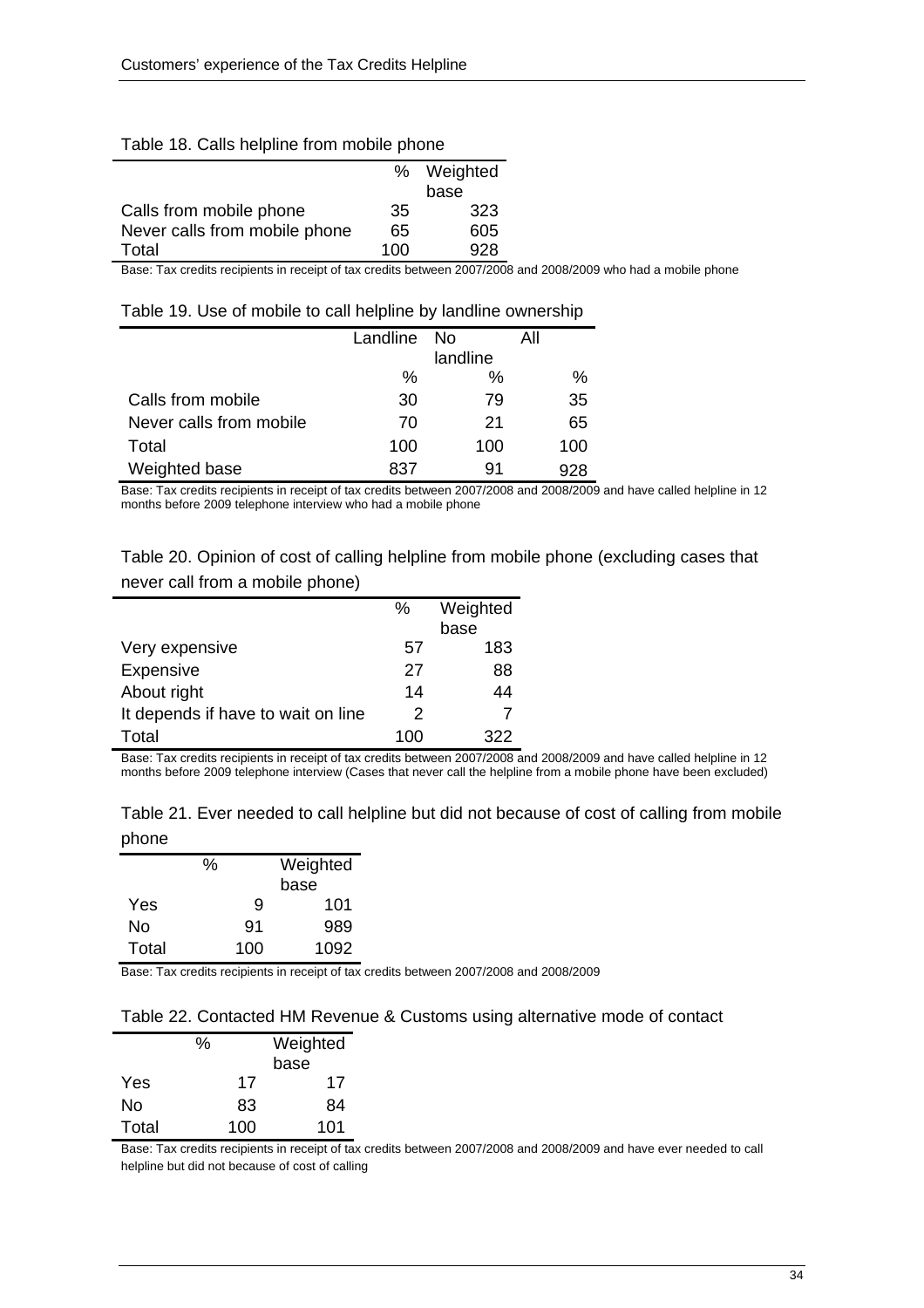|                                    | ℅   | Weighted |
|------------------------------------|-----|----------|
|                                    |     | base     |
| Applying for tax credits           | 10  | 8        |
| Renewing your tax credits award    | 25  | 21       |
| Reporting changes in circumstances | 45  | 38       |
| Just a general query               | 23  | 19       |
| Other reason                       | 8   |          |
| Total                              | 111 | 84       |

Table 23. Reason why needed to contact helpline, but did not because of cost

Base: Tax credits recipients in receipt of tax credits between 2007/2008 and 2008/2009 and have ever needed to call helpline but did not because of cost of calling from a mobile and did not contact HMRC by other means. Note: Totals add to more than 100 per cent because some recipients gave more than one answer.

| Table 24. Awareness of opening hours by length of tax credits receipt |  |  |  |
|-----------------------------------------------------------------------|--|--|--|
|                                                                       |  |  |  |

|               | Less<br>than<br>2<br>vears | 2-3<br>years | 3-5<br>years | More<br>than 5<br>years | All  |
|---------------|----------------------------|--------------|--------------|-------------------------|------|
|               | $\%$                       | %            | %            | %                       | %    |
| Yes           | 64                         | 68           | 73           | 73                      | 71   |
| No            | 36                         | 32           | 27           | 27                      | 29   |
| Total         | 100                        | 100          | 100          | 100                     | 100  |
| Weighted base | 127                        | 91           | 197          | 656                     | 1089 |

Base: Tax credits recipients in receipt of tax credits between 2007/2008 and 2008/2009

| Table 25. Awareness of opening hours by annual household income |  |  |  |  |  |  |  |
|-----------------------------------------------------------------|--|--|--|--|--|--|--|
|-----------------------------------------------------------------|--|--|--|--|--|--|--|

|               | Up to   | £10,400- | £26,000 | – All |
|---------------|---------|----------|---------|-------|
|               | £10,399 | £25,999  | or more |       |
|               | %       | %        | $\%$    | %     |
| Yes           | 81      | 79       | 62      | 71    |
| No            | 19      | 21       | 38      | 29    |
| Total         | 100     | 100      | 100     | 100   |
| Weighted base | 142     | 473      | 418     | 1089  |

Base: Tax credits recipients in receipt of tax credits between 2007/2008 and 2008/2009

#### Table 26. Awareness of helpline opening and closing times

|               | Opening | Closing |
|---------------|---------|---------|
|               | hours   | hours   |
|               | %       | %       |
| Aware         | 78      | 74      |
| Unaware       | 22      | 26      |
| Total         | 100     | 100     |
| Weighted base | 1092    | 1092    |

Base: Tax credits recipients in receipt of tax credits between 2007/2008 and 2008/2009, interviewed by telephone in 2009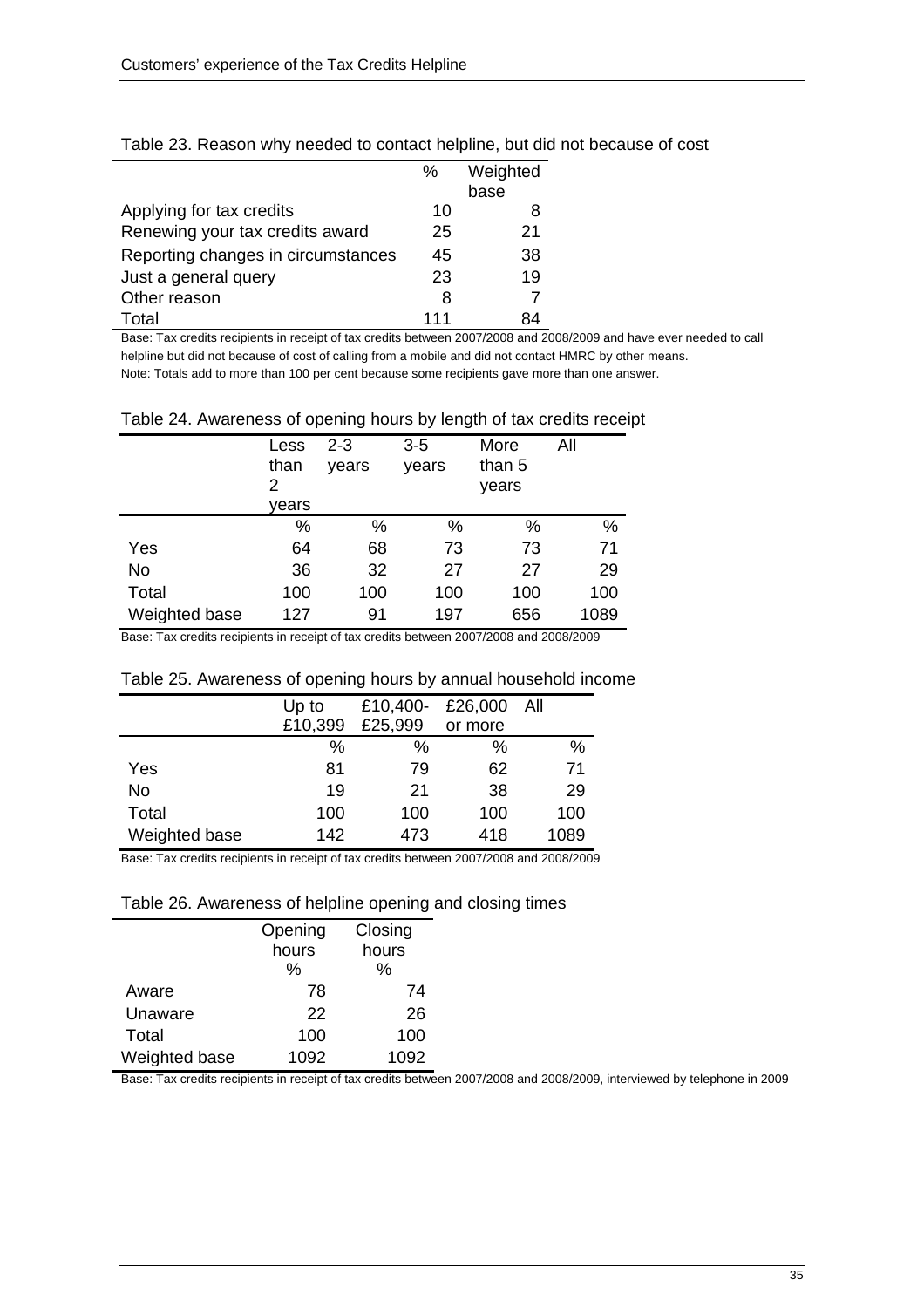| rapid 21. Awardriddo or ndiplind opdring and dayo |                      |      |        |  |  |
|---------------------------------------------------|----------------------|------|--------|--|--|
|                                                   | Weekdays<br>Saturday |      | Sunday |  |  |
|                                                   | $\%$                 | ℅    | %      |  |  |
| Aware                                             | 99                   | 75   | 72     |  |  |
| Unaware                                           |                      | 25   | 28     |  |  |
| Total                                             | 100                  | 100  | 100    |  |  |
| Weighted base                                     | 1092                 | 1092 | 1092   |  |  |

#### Table 27. Awareness of helpline opening and days

Base: Tax credits recipients in receipt of tax credits between 2007/2008 and 2008/2009, interviewed by telephone in 2009

Table 28. Usually calls helpline at preferred time

|       |     | % Weighted |
|-------|-----|------------|
|       |     | bases      |
| Yes   | 96  | 78         |
| No    |     | 4          |
| Total | 100 | 81         |

Base: Tax credits recipients in receipt of tax credits between 2007/2008 and 2008/2009 and have called helpline in 12 months before 2009 telephone interview

|  |  | Table 29. Preferred time to call helpline by employment status |
|--|--|----------------------------------------------------------------|
|  |  |                                                                |

|                | $0 - 15$ | Over  | All |
|----------------|----------|-------|-----|
|                | hours    | 16    |     |
|                |          | hours |     |
|                | ℅        | %     | ℅   |
| 8.00-10.00     | 55       | 40    | 45  |
| 10.01-12.00    | 56       | 20    | 31  |
| 12.01-14.00    | 24       | 14    | 17  |
| 14.01-16.00    | 17       | 11    | 13  |
| 16.01-18.00    | 7        | 28    | 21  |
| 18.01-20.00    | 8        | 42    | 31  |
| Weighted bases | 29       | 72    | 101 |

Base: Tax credits recipients in receipt of tax credits between 2007/2008 and 2008/2009 and have called helpline in 12 months before 2009 telephone interview

Note: Totals add to more than 100 per cent because some recipients gave more than one answer.

| Table 30. Acceptable for HM Revenue & Customs to call landline by ethnicity |  |  |
|-----------------------------------------------------------------------------|--|--|
|-----------------------------------------------------------------------------|--|--|

|                | White | Black & minority All<br>ethnic |     |
|----------------|-------|--------------------------------|-----|
|                | %     | $\%$                           | %   |
| Acceptable     | 92    | 75                             | 90  |
| Not acceptable | 8     | 25                             | 10  |
| Total          | 100   | 100                            | 100 |
| Weighted base  | 919   | 79                             | 998 |

Base: Tax credits recipients with a landline, in receipt of tax credits between 2007/2008 and 2008/2009 and own landline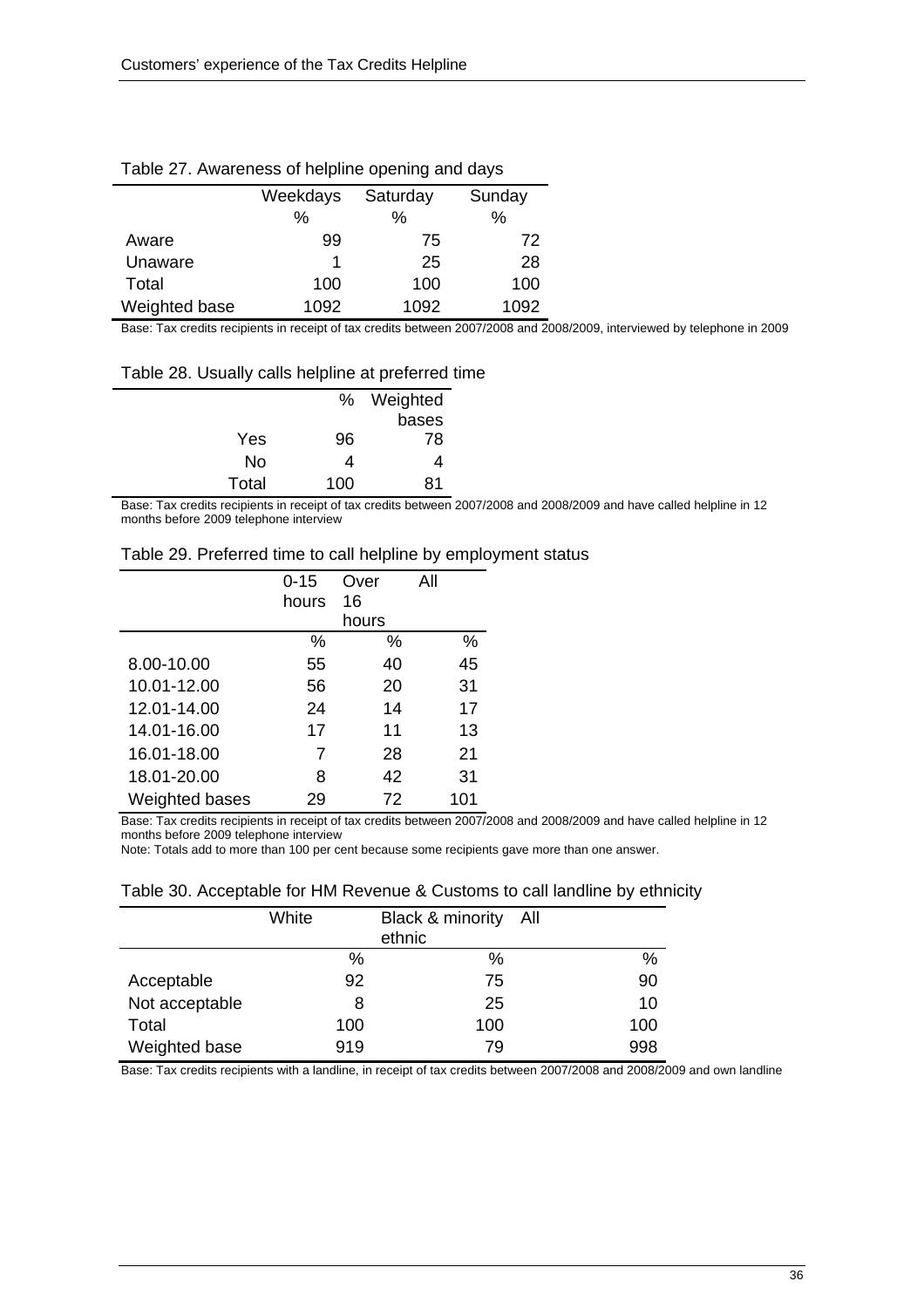|                | Under | 30-39 | $40 - 49$ | 50 and | All |
|----------------|-------|-------|-----------|--------|-----|
|                | 30    |       |           | over   |     |
|                | %     | %     | %         | $\%$   | %   |
| Acceptable     | 86    | 90    | 91        | 95     | 90  |
| Not acceptable | 14    | 10    | 9         | 5      | 10  |
| Total          | 100   | 100   | 100       | 100    | 100 |
| Weighted base  | 119   | 383   | 396       | 101    | 999 |

#### Table 31. Acceptable for HM Revenue & Customs to call landline by age

Base: Tax credits recipients with a landline in receipt of tax credits between 2007/2008 and 2008/2009 and own landline

#### Table 32. Acceptable for HM Revenue & Customs to call mobile phone by age

|                | Under | 30-39 | 40-49 | 50 and | All |
|----------------|-------|-------|-------|--------|-----|
|                | 30    |       |       | over   |     |
|                | $\%$  | %     | %     | %      | %   |
|                |       |       |       |        |     |
| Acceptable     | 77    | 58    | 58    | 53     | 60  |
| Not acceptable | 23    | 42    | 42    | 47     | 40  |
| Total          | 100   | 100   | 100   | 100    | 100 |
| Weighted base  | 133   | 370   | 356   | 81     | 940 |

Base: Tax credits recipients with a mobile phone in receipt of tax credits between 2007/2008 and 2008/2009, and own mobile phone

| Table 33. Acceptable for HM Revenue & Customs to call mobile phone by household type |  |  |
|--------------------------------------------------------------------------------------|--|--|
|--------------------------------------------------------------------------------------|--|--|

|                | Single | Couple | All |
|----------------|--------|--------|-----|
|                | %      | %      | %   |
| Acceptable     | 71     | 55     | 60  |
| Not acceptable | 29     | 45     | 40  |
| Total          | 100    | 100    | 100 |
| Weighted base  | 321    | 619    | 940 |

Base: Tax credits recipients with a mobile phone in receipt of tax credits between 2007/2008 and 2008/2009 and own mobile phone

#### Table 34. Acceptable for HM Revenue & Customs to call mobile phone by employment status

|                | 0-15<br>hours | At least one<br>adult working<br>over 16 hours | All |
|----------------|---------------|------------------------------------------------|-----|
|                | $\%$          | %                                              | %   |
| Acceptable     | 83            | 57                                             | 60  |
| Not acceptable | 17            | 43                                             | 40  |
| Total          | 100           | 100                                            | 100 |
| Weighted base  | 124           | 816                                            | 940 |

Base: Tax credits recipients with a mobile phone in receipt of tax credits between 2007/2008 and 2008/2009 and own mobile phone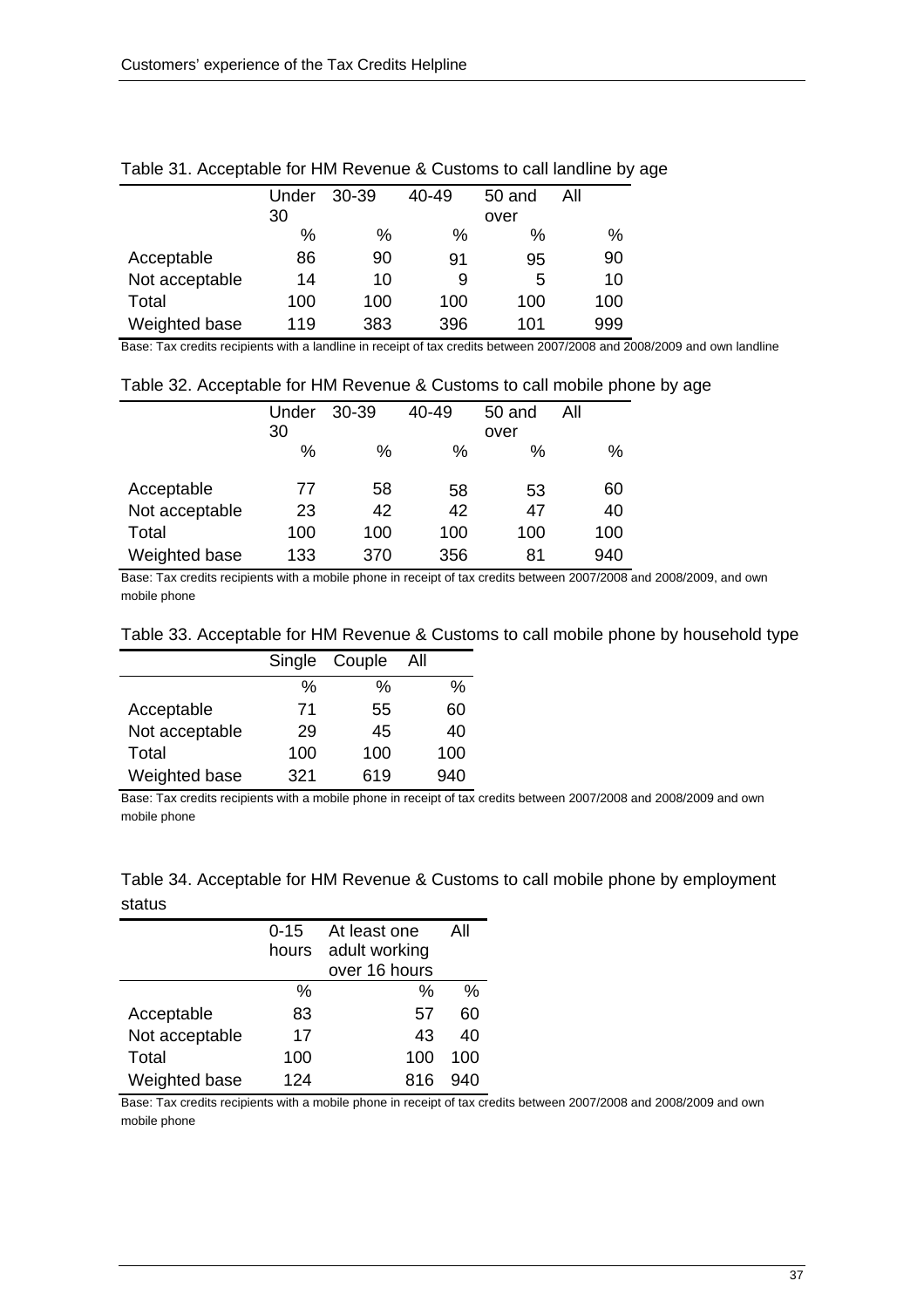|                | Longstanding<br>illness | No<br>longstanding | All |
|----------------|-------------------------|--------------------|-----|
|                |                         | illness            |     |
|                | $\%$                    | %                  | %   |
| Acceptable     | 71                      | 58                 | 60  |
| Not acceptable | 29                      | 42                 | 40  |
| Total          | 100                     | 100                | 100 |
| Weighted base  | 172                     | 768                | 940 |

Table 35. Acceptable for HM Revenue & Customs to call mobile phone by longstanding illness or disability

Base: Tax credits recipients with a mobile phone in receipt of tax credits between 2007/2008 and 2008/2009 and own mobile phone

Table 36. Acceptable for HM Revenue & Customs to make contact by text message by age

|                | Under | 30-39 | 40-49 | 50 and | All |
|----------------|-------|-------|-------|--------|-----|
|                | 30    |       |       | over   |     |
|                | $\%$  | %     | $\%$  | %      | %   |
| Acceptable     | 65    | 61    | 54    | 48     | 58  |
| Not acceptable | 35    | 39    | 46    | 52     | 42  |
| Total          | 100   | 100   | 100   | 100    | 100 |
| Weighted base  | 133   | 370   | 356   | 81     | 940 |

Base: Tax credits recipients with a mobile phone in receipt of tax credits between 2007/2008 and 2008/2009 and own mobile phone

#### Table 37. Acceptable for HM Revenue & Customs to make contact by text message by household type

|                | Single | Couple | All |
|----------------|--------|--------|-----|
|                | %      | %      | %   |
| Acceptable     | 66     | 54     | 58  |
| Not acceptable | 34     | 46     | 42  |
| Total          | 100    | 100    | 100 |
| Weighted base  | 321    | 619    | 940 |

Base: Tax credits recipients with a mobile phone in receipt of tax credits between 2007/2008 and 2008/2009 and own mobile phone

Table 38. Acceptable for HM Revenue & Customs to make contact by text message by employment status

|                | $0 - 15$ | Over  | All |
|----------------|----------|-------|-----|
|                | hours    | 16    |     |
|                |          | hours |     |
|                | ℅        | %     | %   |
| Acceptable     | 75       | 55    | 58  |
| Not acceptable | 25       | 42    | 42  |
| Total          | 100      | 100   | 100 |
| Weighted base  | 124      | 816   | 940 |

Base: Tax credits recipients with a mobile phone in receipt of tax credits between 2007/2008 and 2008/2009 and own mobile phone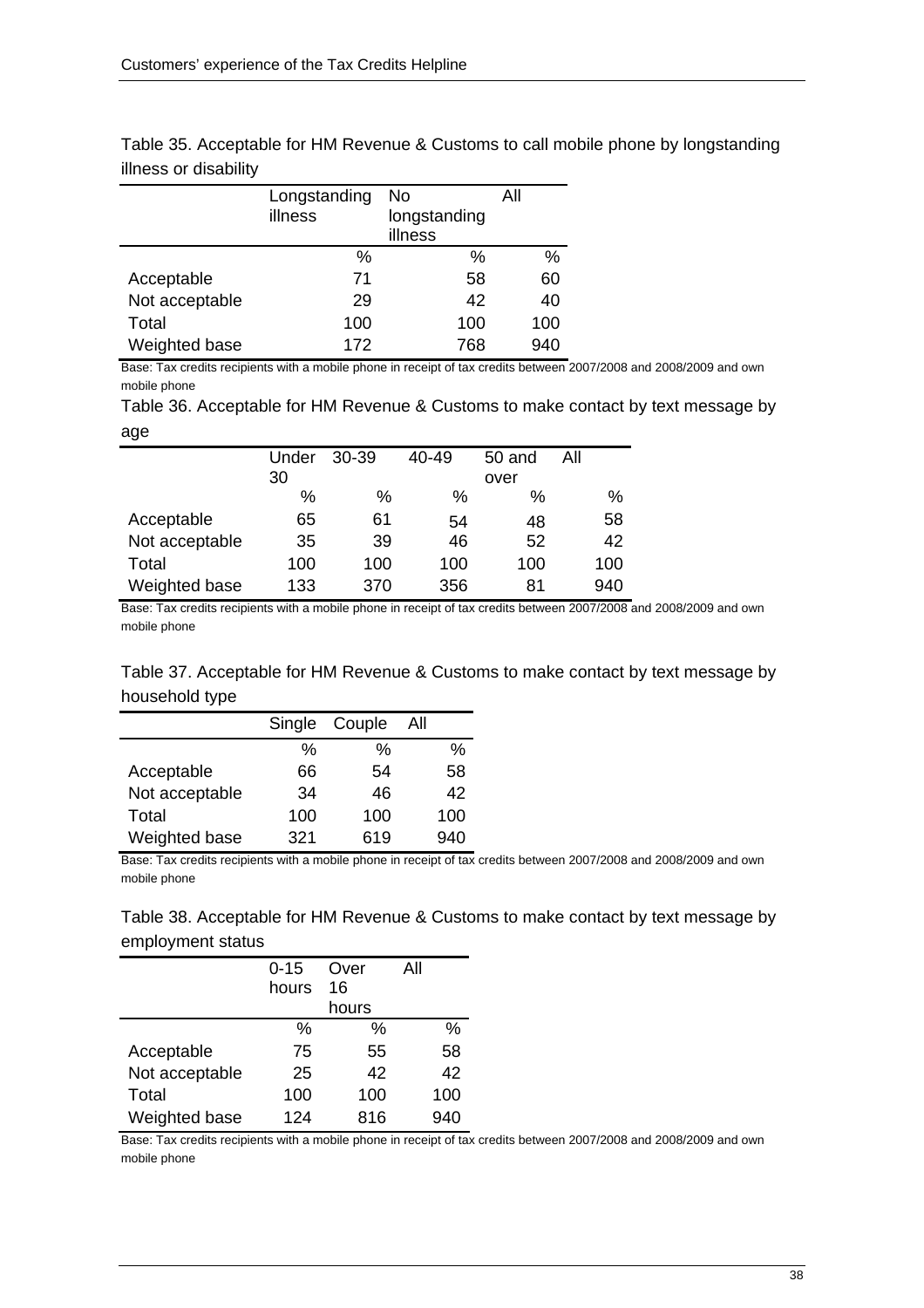|                | White | Black & minority<br>ethnic | All  |
|----------------|-------|----------------------------|------|
|                | %     | %                          | %    |
| Acceptable     | 56    | 43                         | 55   |
| Not acceptable | 44    | 47                         | 45   |
| Total          | 100   | 100                        | 100  |
| Weighted base  | 1003  | 88                         | 1091 |

Table 39. Acceptable for HM Revenue & Customs to make contact by voicemail by ethnicity

Base: Tax credits recipients in receipt of tax credits between 2007/2008 and 2008/2009

Table 40. Preferred time to be contacted by HM Revenue & Customs on landline by employment status

|               | $0 - 15$ | Over  | All |
|---------------|----------|-------|-----|
|               | hours    | 16    |     |
|               |          | hours |     |
|               | ℅        | %     | %   |
| 8.00-10.00    | 27       | 15    | 16  |
| 10.01-12.00   | 32       | 17    | 18  |
| 12.01-14.00   | 37       | 16    | 18  |
| 14.01-16.00   | 35       | 19    | 20  |
| 16.01-18.00   | 34       | 41    | 40  |
| 18.01-20.00   | 53       | 73    | 71  |
| Weighted base | 91       | 811   | 902 |

Base: Tax credits recipients in receipt of tax credits between 2007/2008 and 2008/2009 and own landline Note: Totals add to more than 100 per cent because some recipients gave more than one answer.

| Table 41. Preferred time to be contacted by HM Revenue & Customs on mobile phone by |  |
|-------------------------------------------------------------------------------------|--|
| employment status                                                                   |  |

|               | $0 - 15$ | Over  | All |
|---------------|----------|-------|-----|
|               | hours    | 16    |     |
|               |          | hours |     |
|               | ℅        | ℅     | ℅   |
| 8.00-10.00    | 35       | 21    | 23  |
| 10.01-12.00   | 43       | 26    | 28  |
| 12.01-14.00   | 49       | 31    | 34  |
| 14.01-16.00   | 50       | 33    | 35  |
| 16.01-18.00   | 38       | 52    | 50  |
| 18.01-20.00   | 49       | 67    | 64  |
| Weighted base | 103      | 464   | 567 |

Base: Tax credits recipients in receipt of tax credits between 2007/2008 and 2008/2009 and own mobile phone Note: Totals add to more than 100 per cent because some recipients gave more than one answer.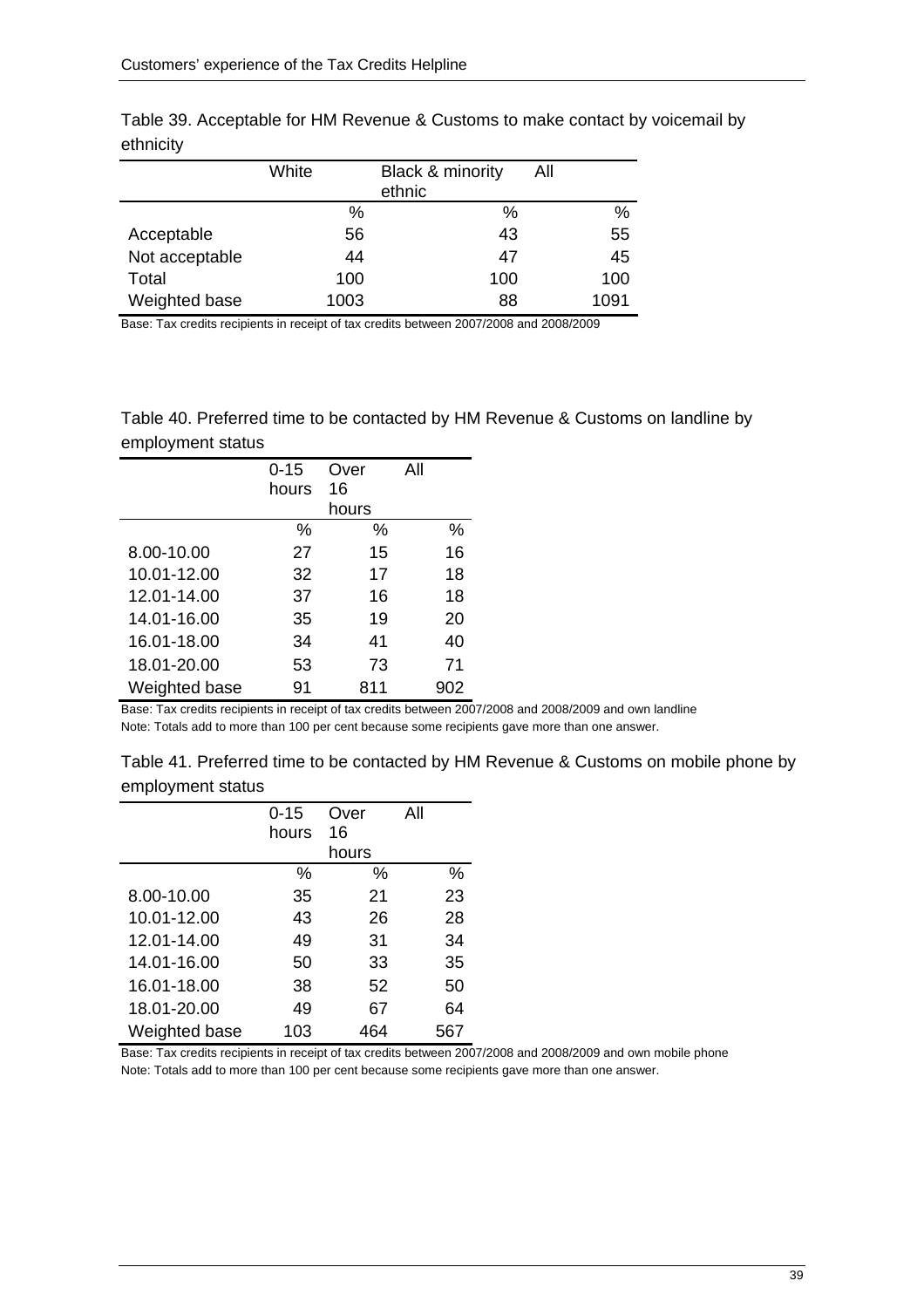#### Table 42. Call back on a number that was different to the helpline

|                                 | %   | Weighted<br>base |
|---------------------------------|-----|------------------|
| Yes, definitely                 | 42  | 454              |
| Depends on the<br>circumstances | 46  | 498              |
| No                              | 12  | 136              |
| Total                           | 100 | 1088             |

Base: Tax credits recipients in receipt of tax credits between 2007/2008 and 2008/2009

#### Table 43. What would call back depend on

|                        | ℅  | Weighted |
|------------------------|----|----------|
|                        |    | base     |
| The cost of the call   | 47 | 233      |
| What the call is about | 21 | 105      |
| Sure it is from HMRC   | 53 | 263      |
| Other                  | 5  | 25       |
| Total                  |    |          |

Base: Tax credits recipients in receipt of tax credits between 2007/2008 and 2008/2009

Note: Totals add to more than 100 per cent because some recipients gave more than one answer.

#### Table 44. Remembered hearing IVR message

|       | $\%$ |    | Weighted |
|-------|------|----|----------|
|       |      |    | base     |
| Yes   |      | 86 | 105      |
| No    |      | 14 | 16       |
| Total | 100  |    | 121      |

Base: Tax credits recipients in receipt of tax credits between 2007/2008 and 2008/2009, called helpline after March 2009 and had to wait to speak to advisor

#### Table 45. Remembered message content

|       | %   |    | Weighted |
|-------|-----|----|----------|
|       |     |    | base     |
| Yes   |     | 87 | 91       |
| No    |     | 13 | 13       |
| Total | 100 |    | 105      |

Base: Tax credits recipients in receipt of tax credits between 2007/2008 and 2008/2009, called helpline after March 2009 remembered hearing IVR message

#### Table 46. Found advice given in message useful

|       | ℅   | Weighted |
|-------|-----|----------|
|       |     | base     |
| Yes   | 72  | 66       |
| No    | 28  | 25       |
| Total | 100 | 91       |

Base: Tax credits recipients in receipt of tax credits between 2007/2008 and 2008/2009, called helpline after March 2009 remembered message content